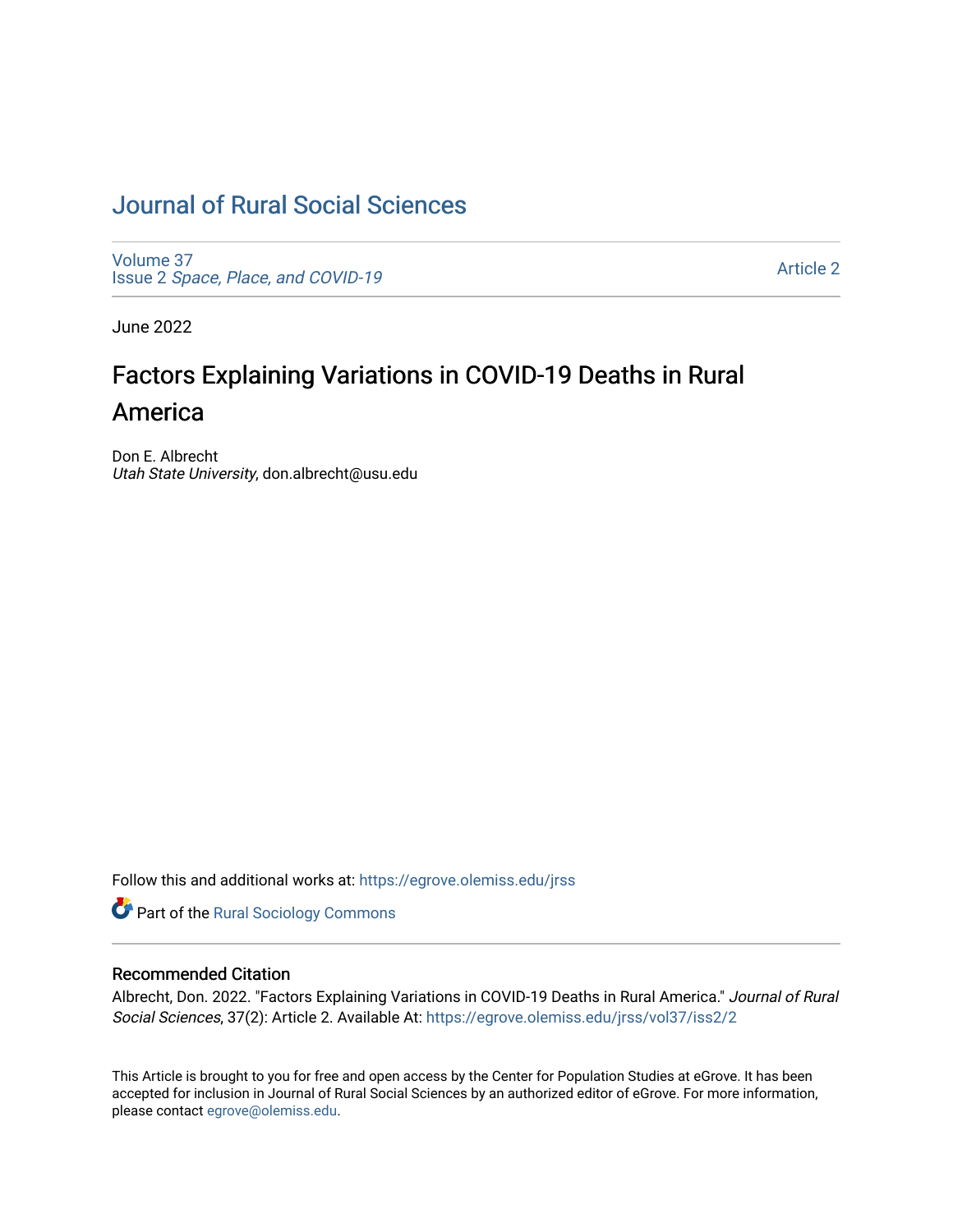# Factors Explaining Variations in COVID-19 Deaths in Rural America

#### Cover Page Footnote

Please address all correspondence to Dr. Don E. Albrecht (don.albrecht@usu.edu).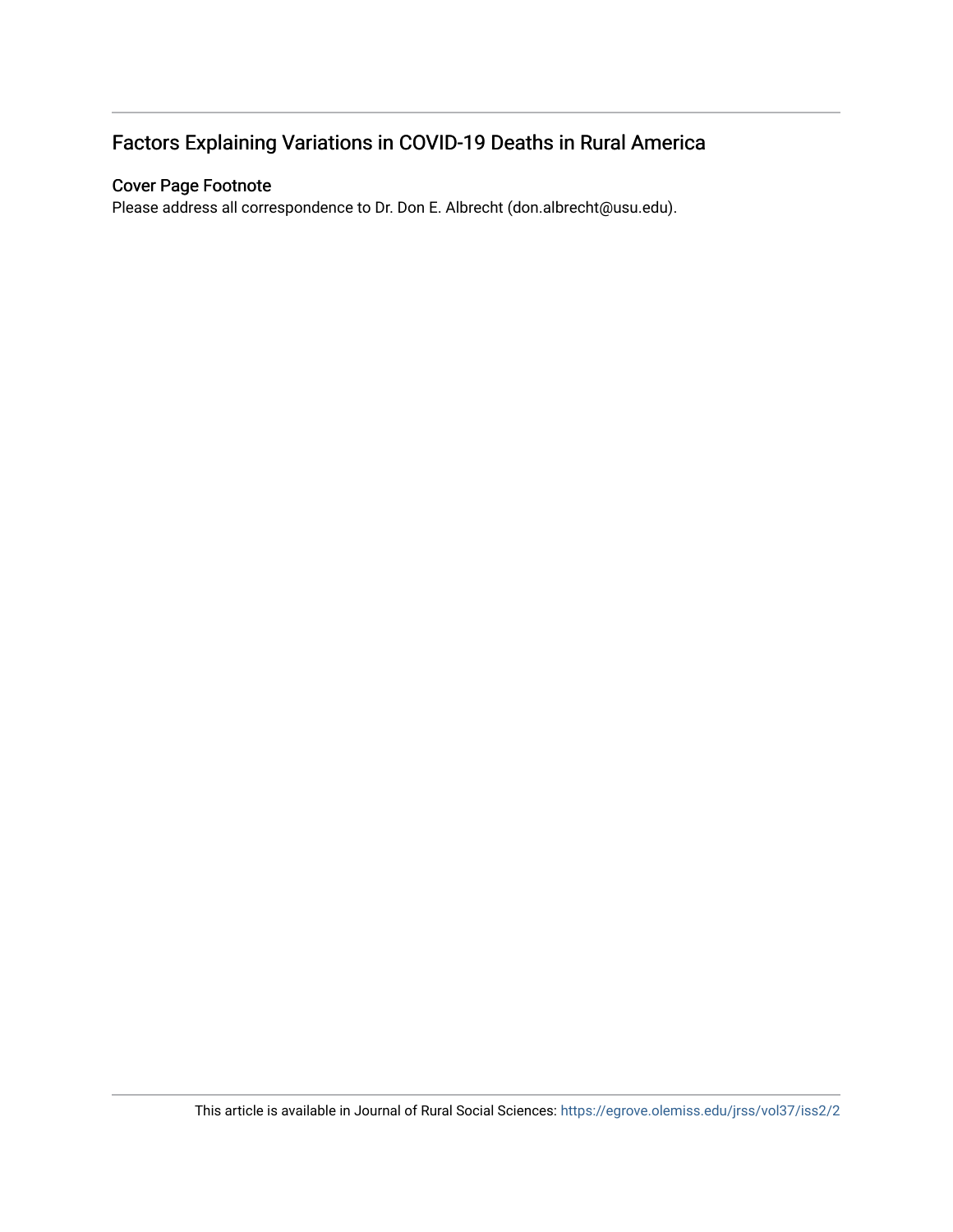# Factors Explaining Variations in COVID-19 Deaths in Rural America

Don E. Albrecht Utah State University

## ABSTRACT

Early in the COVID-19 pandemic, case and death rates from the disease in rural counties were significantly lower than in urban counties. This pattern changed during the summer and fall of 2020, and by December, death rates in rural counties were higher than in urban counties. This article uses data from the U.S. Census Bureau and voting and COVID-19 data from *The New York Times* to explore factors related to the increase in COVID-19 deaths in rural counties in the United States. Further analysis is conducted to understand variations in death rates across different types of rural counties. Multivariate regression models revealed that death rates were related to both measures of disadvantage and political views.

KEYWORDS

COVID-19, political views, rural America

## INTRODUCTION

The COVID-19 pandemic has impacted the lives of virtually every person on earth (Wright 2021). Most significantly, the disease has killed millions of people worldwide, while hundreds of thousands of Americans have died (Slavitt 2021; Lewis 2021). Understanding the differential health, economic, social, political, educational, and many other impacts of this disease should be a high priority for years to come (Bambra et al. 2020). This understanding is vital as we strive to recover from the current pandemic. Additionally, insights are essential as we prepare for future health pandemics or other significant disruptive events (Manzanedo and Manning 2020).

This article seeks to contribute to our understanding the impacts of COVID-19 by providing insights on factors related to deaths caused by the virus across the counties of nonmetropolitan America (Stone et al. 2021). As of March 1, 2021, more than 80 thousand individuals in nonmetro U.S. counties had died from the disease and the per capita death rate was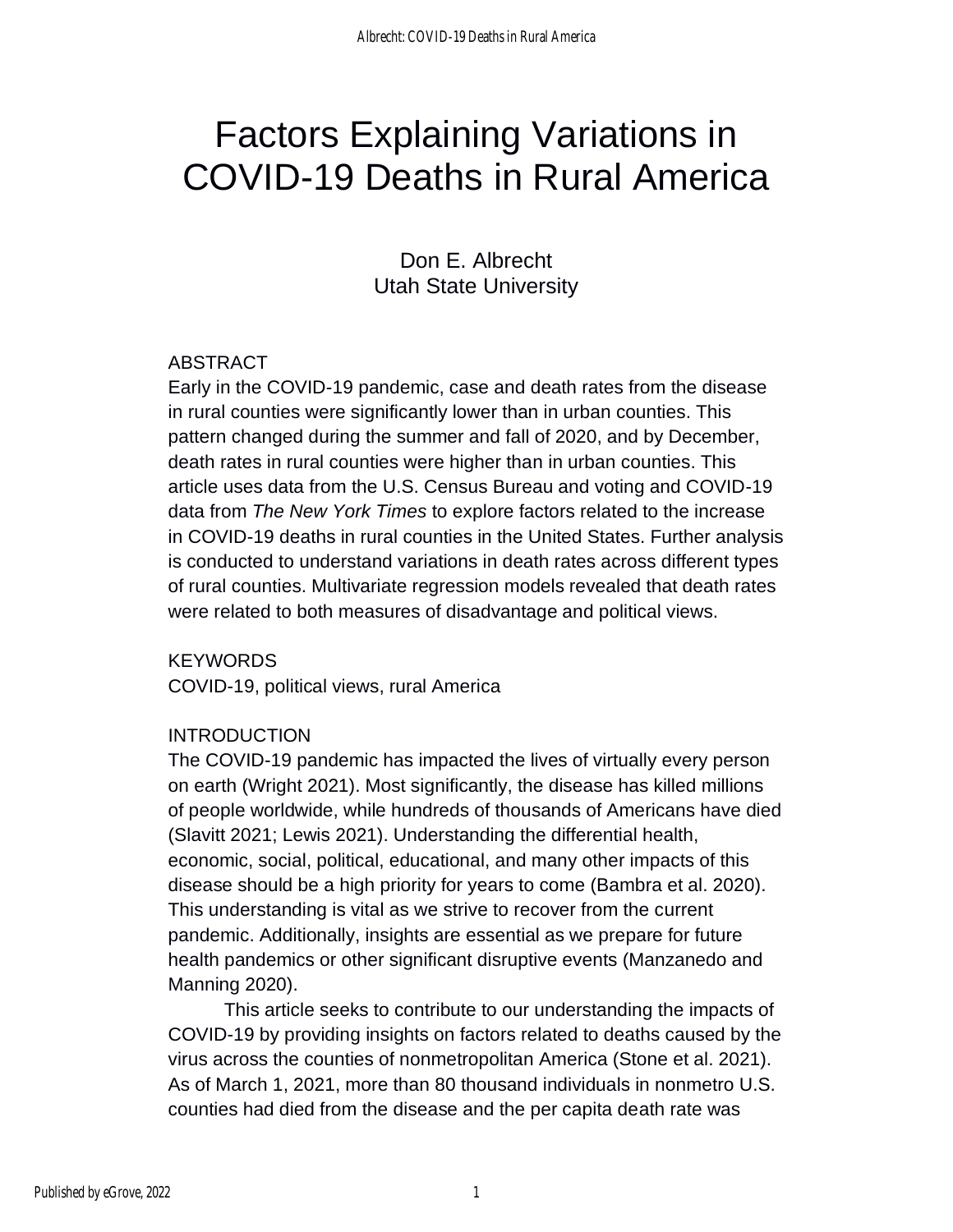greater in nonmetro counties than in metro counties. Despite the severity of the pandemic in rural America, it has received limited research attention (Mueller et al. 2021). This article seeks to contribute to the social science literature on COVID-19 by analyzing factors that explain and improve our understanding of variations in COVID-19 impacts across the counties of nonmetro America. In conducting this analysis, it is important to recognize that nonmetro America is extremely diverse. Thus, the analysis will provide a more detailed examination of different types of nonmetro counties.

#### *COVID-19 in Rural America*

From the beginning of the COVID-19 pandemic, it was apparent that residents of some communities were in less danger from the virus than residents of other communities. In particular, data from early in the pandemic showed that people residing in rural areas were much less likely to test positive for and die from the disease than residents of large cities. For example, on May 1, 2020, the death rate per 100,000 residents in nonmetro (the term treated as synonymous with rural in this article) counties was 5.3, about one-third the rate of 15.6 in metro counties. While many major U.S. cities had struggled with significant outbreaks, only 107 of the 643 (17 percent) most rural counties had 10 or more known cases, and in hundreds of rural counties there were no cases or deaths at all. A recognition of the relative safety of rural communities led some observers to embrace potential economic benefits to rural America resulting from their health and safety advantages (Albrecht et al. 2020; Wilson and Hill 2020).

The reasons the disease was concentrated in cities are apparent. In large cities, travelers congregate from trips to places all over the world where they may have contracted the disease. In cities people live and work in close proximity to one another and are more dependent upon mass transit, all of which makes social distancing more difficult. These circumstances provide prime conditions for an infectious disease to spread. In contrast, in rural areas there are fewer people, and these people are more widely dispersed, making it easier for people to remain apart, slowing virus spread. Of course, residents of rural counties are not immune to danger from the virus. Travelers cross county lines regularly, and many people live in one county and work in another county. Overall, however, there is little doubt that reduced crowding provides some safety for rural compared to urban residents from infectious diseases such as COVID-19.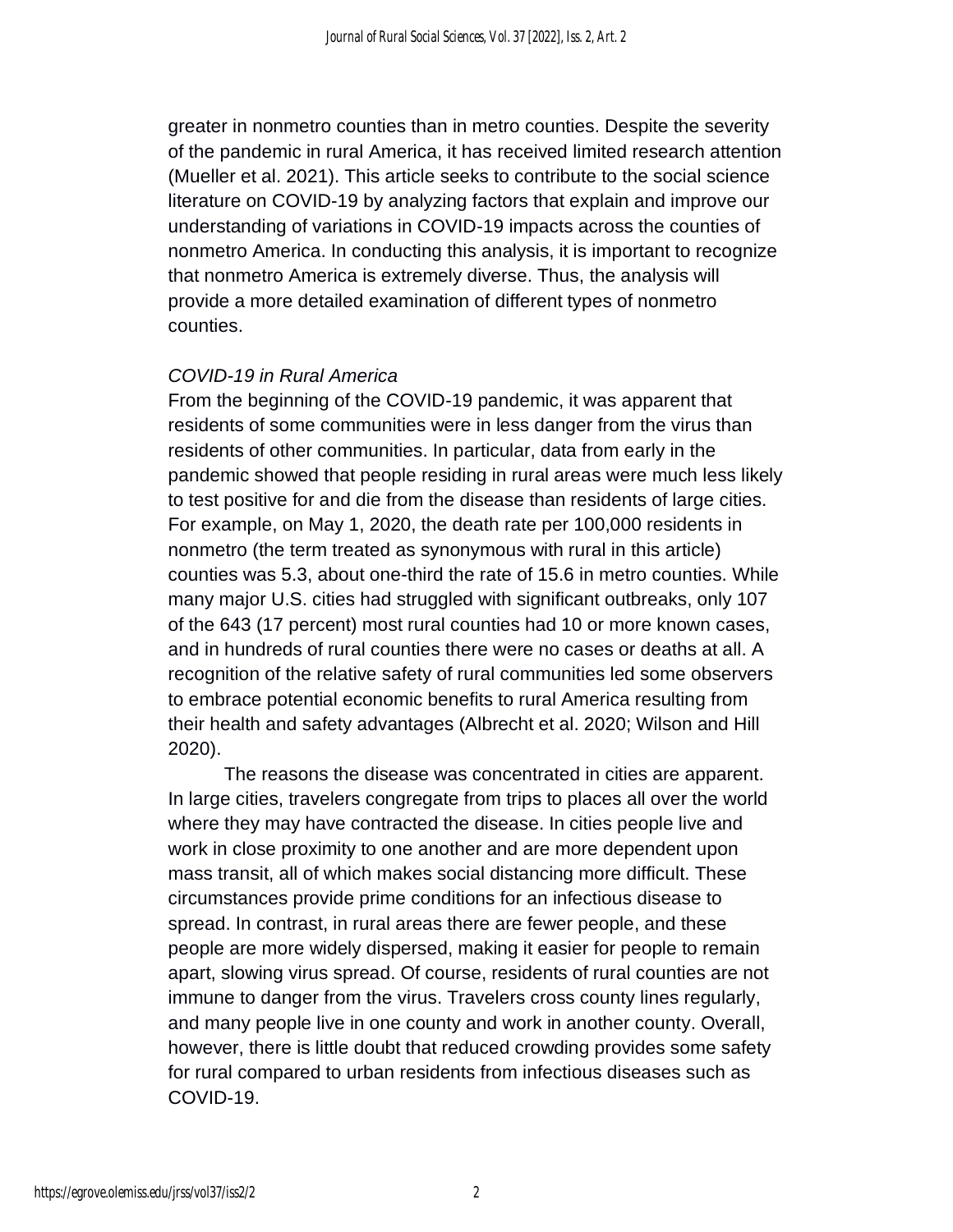During the summer of 2020, however, the geographic dispersion of the disease began to change (Paul et al. 2020). Specifically, from July 1, 2020 until February 1, 2021, the proportional increase in the number of cases and deaths from COVID-19 in nonmetro counties exceeded the rate of change in metro counties. By December 2020, death rates were greater in nonmetro than metro counties. The structural advantages of rural areas to reduce virus spread were unchanged; thus, the growing impact of the virus in rural areas must be attributed to other factors. Two sets of variables seem relevant in understanding the rapid increase of COVID-19 in rural America and will be explored in this analysis. The first are measures of disadvantage, while the second are political views. Each is discussed below.

#### *Disadvantage and COVID-19*

A substantial literature has found that a person's residence has important consequences for their life chances (Lobao, Hooks, and Tickamyer 2007). Among life chances impacted by where someone lives are social mobility and health outcomes (e.g., Case and Deaton 2020; Chetty et al. 2014; Chetty, Hendren, and Katz 2016; Link and Phelan 1995; Monnat and Brown 2017; Monnat and Chandler 2015). In vibrant communities with good schools, a dynamic economy, and lower levels of segregation and inequality, a high proportion of young people tend to achieve economic and other measures of success as adults; a significant proportion of them achieve an even higher social class than their parents (Chetty et al. 2014). Similarly, in such communities people tend to live relatively long and healthy lives (Case and Deaton 2020; Link and Phelan 1995; Monnat and Brown 2017; Monnat and Chandler 2015). In contrast, in communities lacking the advantages of good schools, a dynamic economy, and lower levels of segregation and inequality, upward social mobility is much more limited, severe health problems are common, and life expectancy has actually been declining in recent years (Case and Deaton 2020).

The relationship between spatial location and social outcomes is clearly apparent in rural America (Lobao et al. 2007). Residents of advantaged rural communities experience extensive economic and health benefits (Farrell 2021). In many other rural communities, however, residents have lower incomes, lower levels of educational attainment, and higher rates of poverty and unemployment relative to other Americans (Albrecht and Albrecht 2000). In many rural communities, already severe economic concerns have become more pronounced in recent years because of steady declines in the number of jobs in sectors such as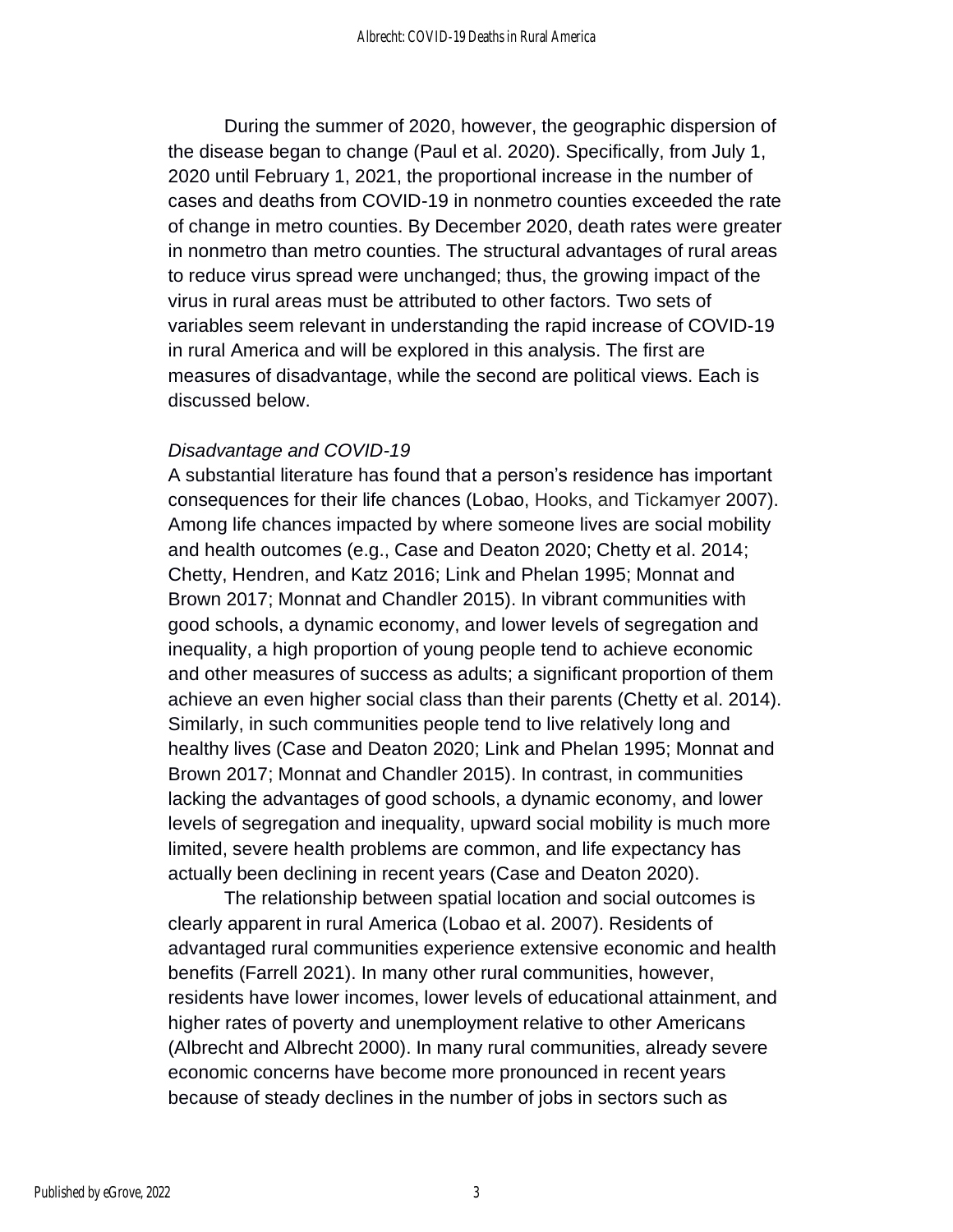manufacturing and the natural resource industries of farming, logging, and mining. These sectors have traditionally been the primary employer of rural workers. The loss of these jobs has meant economic and demographic decline for hundreds of rural communities (Albrecht et al. 2020).

The economic struggles in many rural communities have significant negative health consequences. Of special concern are growing rates of "deaths of despair." These are deaths that occur as a result people feeling great hopelessness and include suicide, drug overdose, and diseases related to alcohol abuse (Case and Deaton 2020). Deaths of despair have increased significantly in rural communities that lack vibrant economies (Monnat 2016). Health outcomes in rural areas are made worse by the fact that rural residents are, on average, older (James 2014; Johnson 2020; Monnat and Pickett 2011), have more preexisting health conditions, and are more likely to lack access to quality health care (Henning-Smith 2020; Peters 2020).

Because of their existing health disadvantages, the emergence of the COVID-19 pandemic represents a major concern for rural America. This is especially true for disadvantaged rural communities. Most likely, death rates from COVID-19 in disadvantaged communities will be greater than in more advantaged communities. In this article, six measures of disadvantage are used. Each is described below.

*Race/ethnicity*. Data clearly show that minorities are much more likely than white people to test positive for and die from COVID-19 (e.g., Desmet and Wacziarg 2021; Hawkins 2020; Karaca-Mandic, Georgiou, and Sen 2020; Knittel and Ozaltun 2020; McLaren 2020; Ogedegbe et al. 2020; Raifman and Raifman 2020), and this tendency extends to rural communities (Cheng, Sun, and Monnat 2020). Many communities with large minority populations have struggled with significant virus outbreaks. For example, the pandemic has had extensive consequences in Black communities in the rural South and in urban neighborhoods with large Black populations throughout the nation. The virus had major consequences on Native American reservations in the West. The Navajo Reservation in Arizona, New Mexico, and Utah was especially hard hit (Kovich 2020).

There are several factors that may account for high disease impacts among minority populations. Greater risk results from lower levels of educational attainment and type of employment are variables related to both race/ethnicity and COVID-19 and are described below. Additionally, because of language barriers and a lack of trust in authority figures,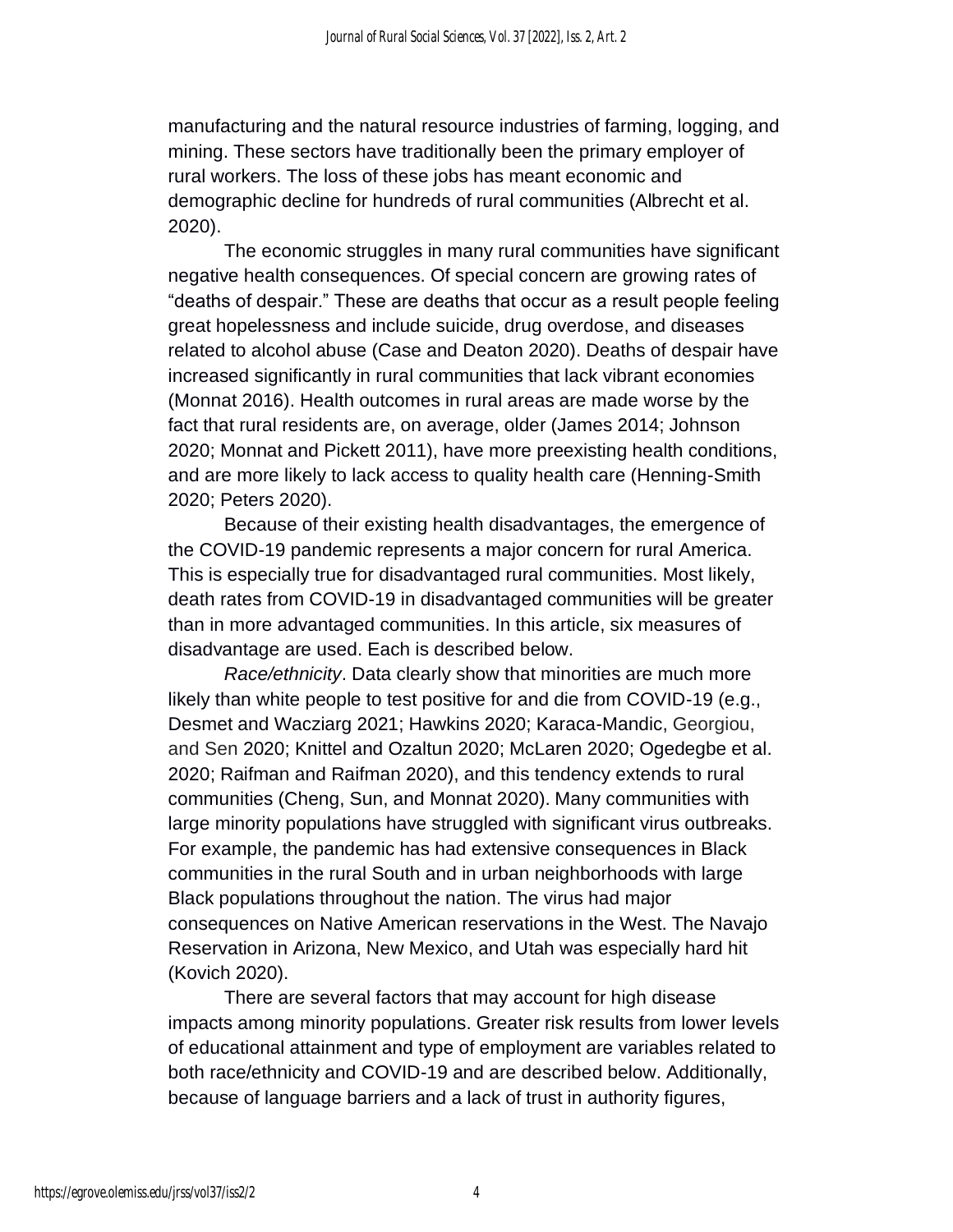minorities may be less likely to heed expert advice (Howell and Fagan 1988; Nunnally 2012). In this analysis, three measures of race/ethnicity are utilized including percent non-Hispanic white, percent black, and percent Hispanic. It is expected that there will be a positive relationship between the percent of the population in a county that is minority and death rates from COVID-19.

*Educational attainment***.** Counties with higher levels of educational attainment are expected to have lower rates of COVID-19 deaths. There are several reasons for this expectation. First, the professional, whitecollar jobs that are conducive to remote work are typically held by persons with an advanced education. Remote work clearly provides a level of protection from COVID-19. Counties where a higher proportion of the workforce are employed in these types of jobs are thus likely to have lower infection rates. Second, persons with higher levels of education have more trust in science (Drummond and Fischhoff 2017; Roberts et al. 2013). This trust likely results in behaviors such as wearing a mask and social distancing that will slow virus spread. It is thus expected that as educational attainment levels in a county increase, deaths from COVID-19 will decline.

*Employment in high-risk industries*. During the pandemic, millions of Americans were able to work from home, which provided some safety from the virus by reducing contact with other people. Millions of other people, however, were employed in sectors where remote work was much less feasible. Contact with more people through their employment clearly increases the likelihood of getting COVID-19. For purposes of this study, employment in an industry more likely to require face-to-face interactions with other people are defined as "high-risk." This definition is in accordance with standards established by the Occupational Safety and Health Administration (OSHA 2021).

It seems likely that counties more dependent on high-risk industries are more at risk from the virus than counties more reliant on industries where remote work is more feasible. For example, early in the pandemic there were a number of major outbreaks in meatpacking plants where people work shoulder-to-shoulder (Krumel 2020). It is expected that there will be a positive relationship between percent of the labor force in a county employed in high-risk industries and per capita deaths from COVID-19.

*Risk factors*. People with certain characteristics are much more at risk from COVID-19 than others. In particular, there is a strong relationship between age and danger from COVID-19, with risk increasing sharply as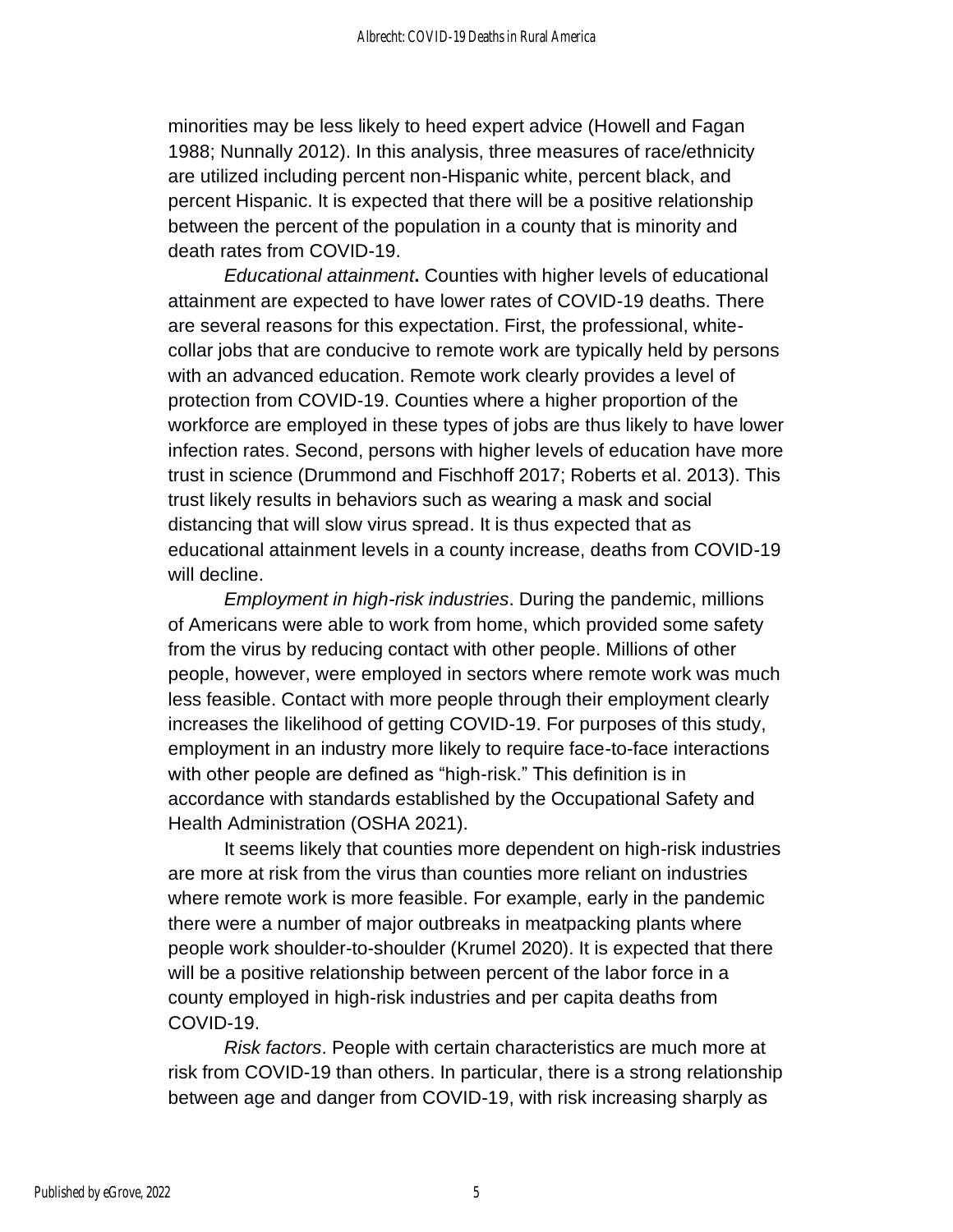individuals become older (e.g., Davies et al. 2020). In addition, risk increases for persons with underlying health conditions such as heart or respiratory diseases or diabetes (e.g., Wortham et al. 2020). Counties where higher proportions of the population are elderly, have underlying health conditions, or with some other risk factors are likely to have higher rates of COVID-19 cases, and especially COVID-19 deaths than other counties. For this analysis it is expected that there will be a positive relationship between risk factors and death rates from COVID-19.

#### *COVID-19 and Political Views*

Scientists and health professionals have long warned of the possible emergence of a new infectious disease for which humans had little or no resistance (e.g., Hatchett, Mecher, and Lipsitch 2007; Lewis 2021; Morens and Fauci 2007; Quammen 2012; Quick and Fryer 2018; Webster, Shortridge, and Kawaoka 1997). These fears became reality with the emergence of COVID-19 in late 2019. COVID-19 is highly contagious, is spread by close contact with other people, and is often spread by persons with no symptoms. To control spread of the disease until vaccines were developed, health professionals recommended washing hands often, wearing a mask, and social distancing. These practices have been found effective in limiting disease spread (Greenhalgh et al. 2021).

In the U.S., however, implementation of safety measures to protect against COVID-19 was very inconsistent across time and varied greatly from one location to another. A primary reason was that efforts to address the COVID-19 pandemic quickly became politicized (Hill, Gonzalez, and Davis 2020; Slavitt 2021). From the outset, Republicans were less likely to take the virus seriously and less likely to take precautions recommended by health experts to prevent virus spread (Bruine de Bruin, Saw, and Goldman 2020; Hamilton and Safford 2020). President Donald Trump, other Republican political leaders, and the right-wing media continually downplayed the significance of the pandemic (Allcott et al. 2020). State and local governments under Republican control were less likely to implement restrictive policies (Hsiehchen Espinoza, and Slovic 2020). Early research found that counties with a higher share of Trump voters tended to have lower perceptions of the dangers of COVID-19, and these perceptions led to riskier behavior (Barrios and Hochberg 2020). Likely as a result, Desmet and Wacziarg (2021) found that Trump voting counties were initially safer from the virus, but this changed as the pandemic progressed.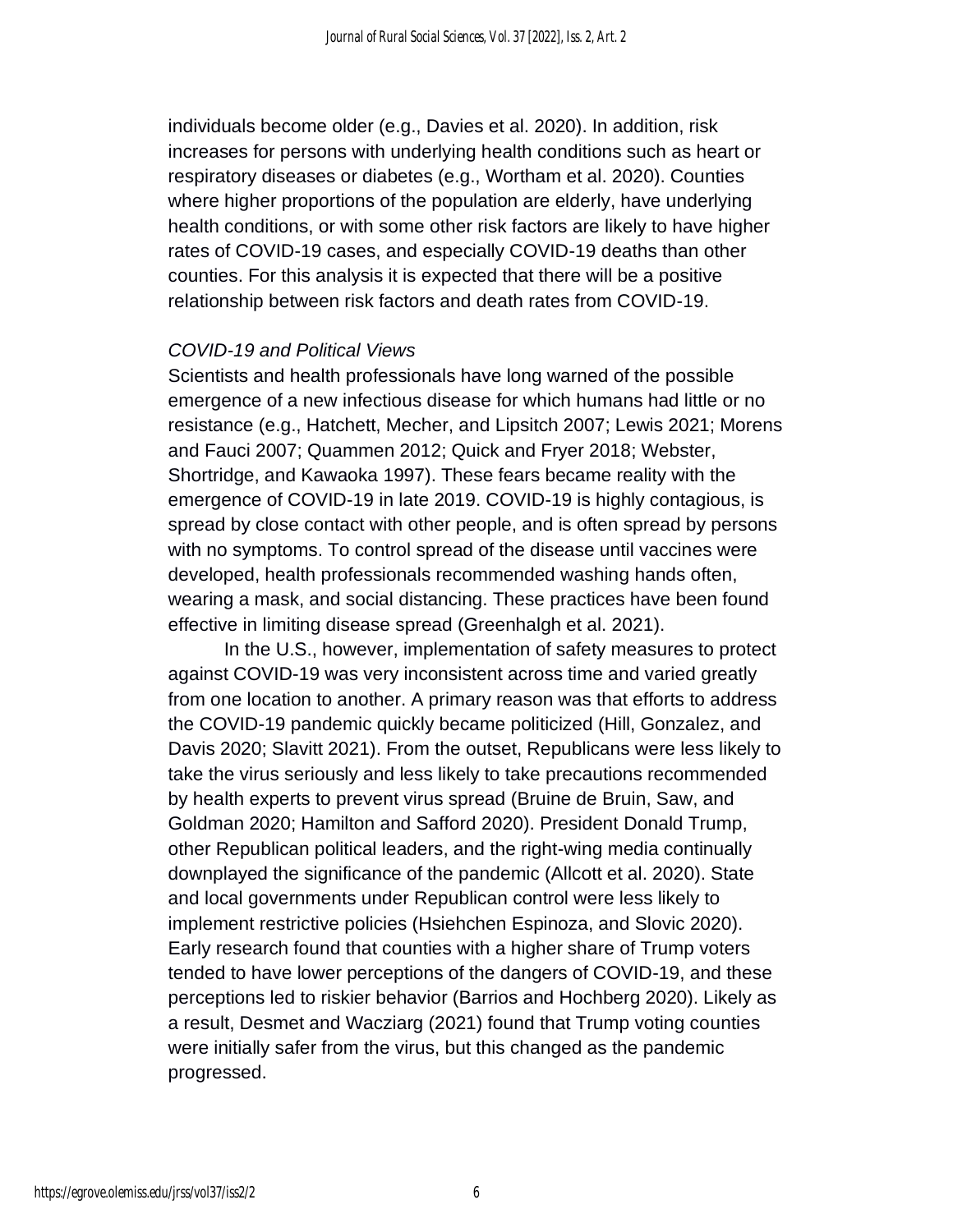In Republican dominated counties, events such as church, weddings, and funerals often continued unaltered. States with more Trump voters were more resistant to stay-at-home orders (Hill et al. 2020). In more religious states, which tend to be more Republican, people were found to be more mobile during the pandemic despite recommendations to stay home (Hill, Gonzalez, and Burdette 2020). Perry, Whitehead, and Grubbs (2020) found that Christian Nationalism, which has strong ties to the Republican Party, was related to many of the far-right responses to COVID-19. Ulrich-Schad, Givens, and Wengreen (2020) found much more resistance to mask wearing and social distancing in the heavily Republican rural areas of Utah compared to urban areas with more Democrat voters. The significance of political views for this study is that rural residents are much more likely to vote Republican than their urban counterparts (Albrecht 2019; Goetz et al. 2018). Resulting from their political views, research found that rural residents were significantly less likely than their urban counterparts to practice safety measures to keep them safe from COVID-19 such as wearing masks and avoiding dining in restaurants and bars (Callaghan et al. 2021). Behavioral differences in COVID-19 safety measures between rural and urban residents were evident of older adults who were most at-risk from the virus (Probst, Crouch, and Eberth 2021). For this study, political views are determined by percent of voters in a county who cast their ballot for Donald Trump in the 2020 presidential election. It is expected that there will be a positive relationship between percent voting for Trump in a county and death rates from COVID-19 in that county.

#### **METHODS**

The county/county equivalent is the unit of analysis for this study. Counties are relatively small geographic units where data is available for all of the variables utilized in the study. Analysis is conducted on the 1,950 nonmetropolitan counties in the contiguous United States where data is available on all variables. All variables used in the analysis are available from publicly available sources.

The dependent variable is the number of deaths per 100,000 residents resulting from COVID-19 as of March 1, 2021. The focus of this study is on deaths rather than cases because deaths are the more critical outcome. Additionally, the data on deaths is more accurate as it is widely recognized that many people have had the disease without receiving a positive test. Deaths per county are based on where individuals were residing at the time of their death and not where the death occurred.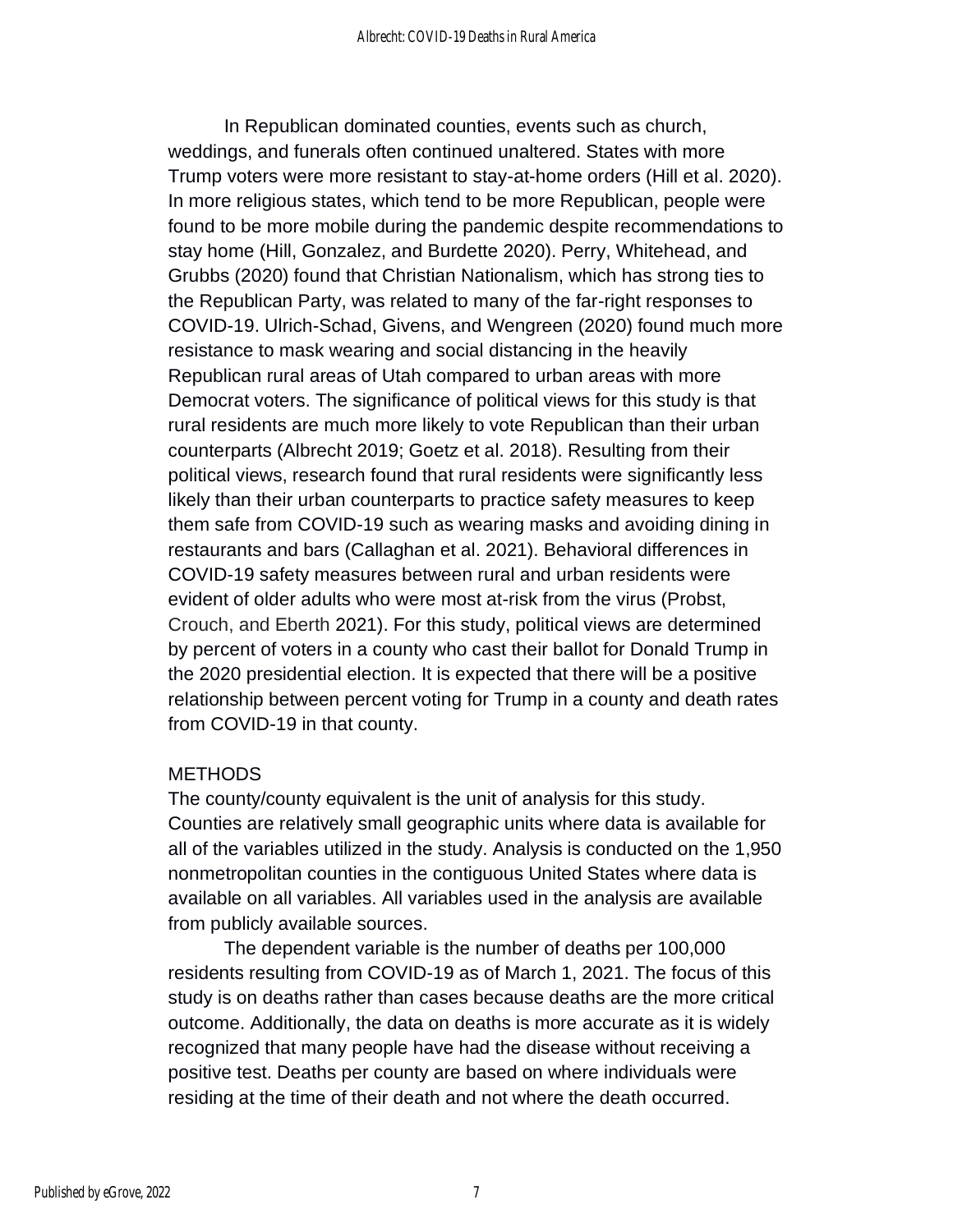March 1, 2021 was chosen as the cutoff date for the analysis because by that time, vaccines were being broadly distributed significantly changing how the disease spreads.

To measure the dependent variable, county level data were obtained from *The New York Times* dataset (*The New York Times* 2021). This dataset provides the number of COVID-19 cases and deaths for each county in the U.S. on a daily basis. *The New York Times* obtains data from state, regional, and county sources on a continual basis. *The New York Times* data is virtually identical to COVID-19 data from other sources such as Johns Hopkins University or the CDC (Centers for Disease Control and Prevention) since they all get their information from the same places. The advantage of *The New York Times* dataset is that it is available to the public and can be easily downloaded. The dependent variable is developed by dividing the total number of deaths in each county as of March 1, 2021 by the total population of that county as determined by the 2018 American Community Survey (ACS) five-year (2014 to 2018) estimates and then multiplying by 100,000.

Seven independent variables are used in the analysis. The first six are measures of disadvantage, while the final variable measures political views. Three measures of race/ethnicity are used, including the percent of the population in each county that is non-Hispanic white, the percent of the population that is Black, and the percent of the population that is Hispanic. All measures are based on data from the 2014-2018 ACS. Educational attainment is determined by the percent of persons age 25 and older with a college degree in each county as determined by 2014- 2018 ACS. A high-risk industry measure was created using data from the American Community Survey by determining the percent of the total workforce employed in industries more likely to require person-to-person contact in each county as defined by OSHA (OSHA 2021). High-risk industries were defined as the natural resource industries (agriculture, logging, mining), manufacturing, retail trade, health care, education, and entertainment, arts, accommodations, and food services. The Health Risk Factor measure was obtained from the Census (U.S. Census Bureau 2020). The measure used in this study is percent of households in each county with three or more risk factors from a list of 11 possible risk factors. The 11 possible risk factors include (1) income less than 130 percent of poverty; (2) zero or one individual in the household between ages 18-64; (3) household is residing in a high-density tract with more than 4,000 per square mile; (4) household has communication barriers, including no one in the household who speaks English or no one in the household with a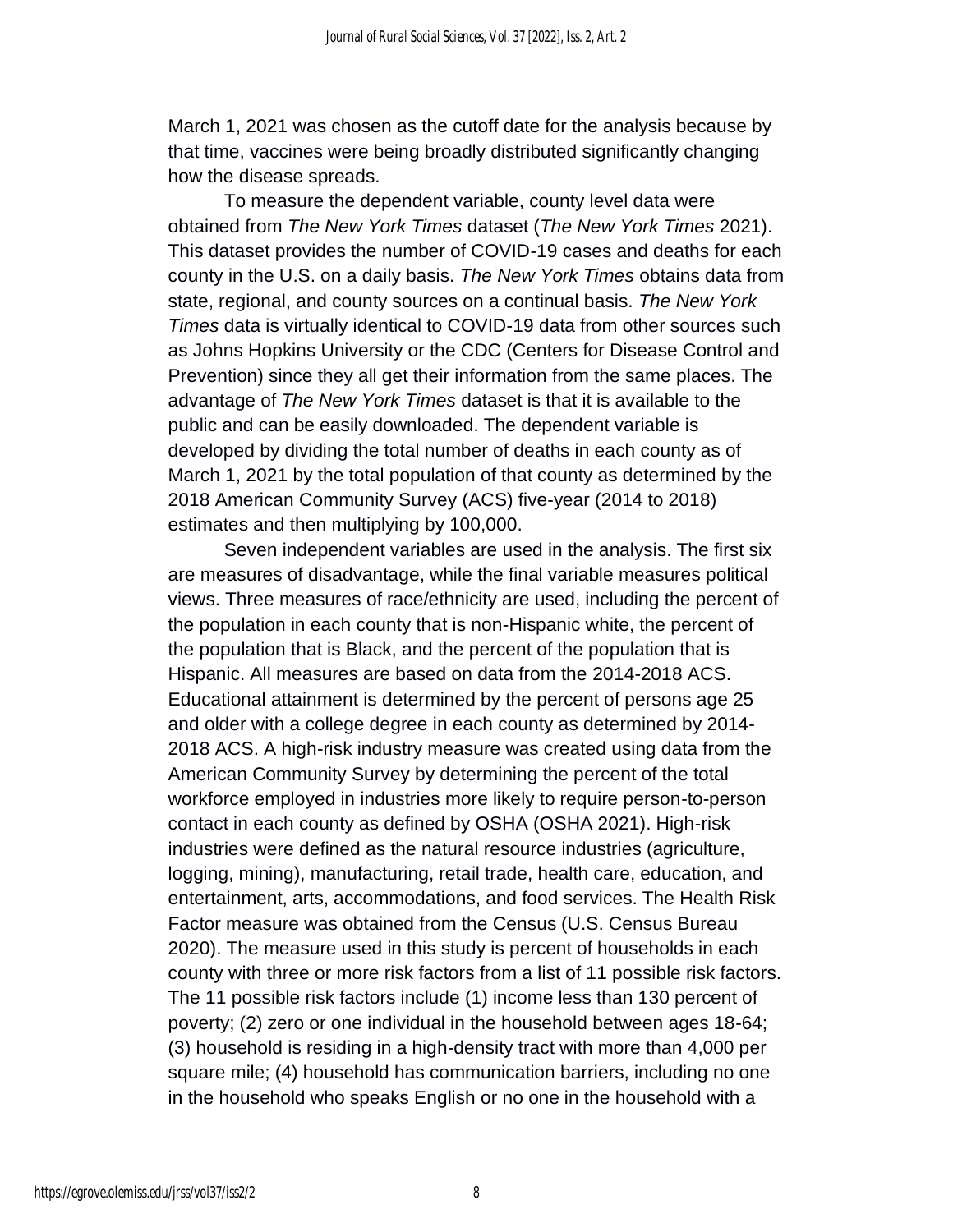high school degree; (5) no employed person in the household; (6) a person in the household with a disability constraining life activities such as vision, hearing, ambulatory, or cognitive difficulties; (7) no health insurance coverage; (8) at least one person older than 65 years of age in the household; (9) someone in the household with a serious heart condition; (10) someone in the household with diabetes; and (11) someone in the household with emphysema or asthma. In the average county, 25.9 percent of households had 3 or more risk factors. In nonmetro counties, this proportion was slightly higher at 26.8 percent.

The measure of political views is the percent of votes for Donald Trump in each county in the 2020 presidential election. County level voting data were obtained from *The New York Times* (2020), and determination was made of the percent of votes for Trump of the total ballots cast in each county in the 2020 presidential election.

Rural America is an incredibly diverse place. In an attempt to get a better understanding of the impacts of COVID-19 on different types of communities, the counties of nonmetro America are broken into categories based on a cluster analysis (the SAS FASTCLUS procedure), using the study's independent variables. This analysis was done to categorize counties into similar groups based on characteristics of relevance to this analysis, which are the independent variables. The cluster analysis created three categories of counties. The first is (1) the 1,366 counties where a majority of the residents voted for Donald Trump in the 2020 presidential election. A vast majority of the residents of these counties are white, and educational attainment levels tend to be low. To a large extent, residents of these counties tend to be the white working class. These counties comprise a majority of the residents of rural America. These counties are labeled as "Republican Leaning." The second cluster includes (2) 181 counties where a large share of residents are minorities. In these counties, the proportion voting for Trump was much smaller, educational attainment levels were low, and the proportion with health risk factors tends to be high. These counties are labeled as "Minority." Finally, there are (3) 403 counties where a vast majority of residents are white, but where Trump received a smaller proportion of the votes. The major distinguishing factor in this cluster of counties is high levels of educational attainment. These counties include many high amenity counties, such as Pitkin County (Aspen), Colorado and Teton County (Jackson), Wyoming. These counties are labeled as "High Education."

Table 1 provides an overview of the counties of nonmetro America and the three types of counties on the independent variables used in this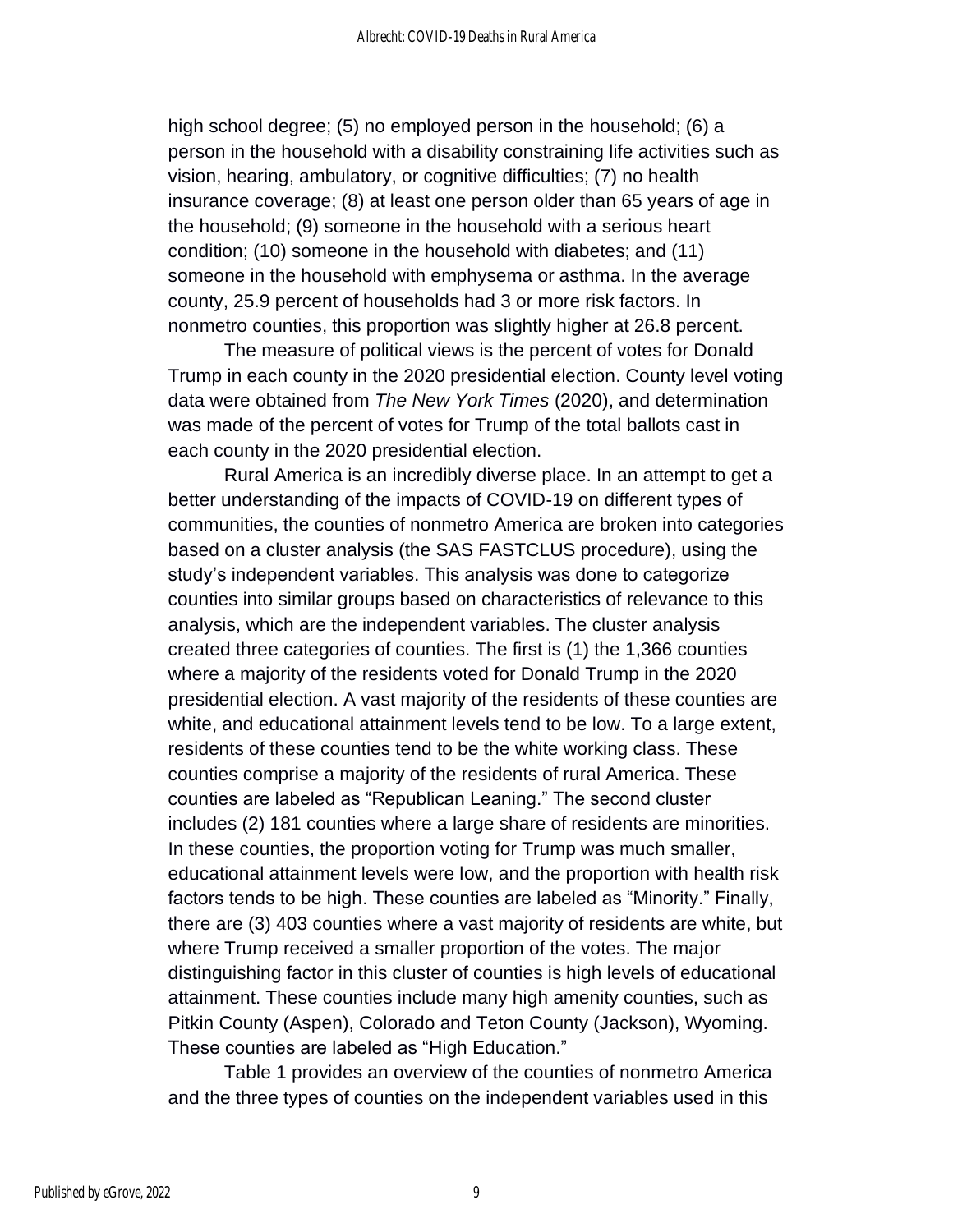article. Figure 1 presents a map showing the distribution of county categories. As is apparent in Figure 1, Republican Leaning counties are prominent in the Midwest and West; Minority counties are common in the South, along the Mexican border, and in counties throughout the West and Midwest that are home to Native American reservations; High Education counties tend to be located along the west coast, the Rocky Mountains, the Upper Midwest, and New England.

The analysis consists of a comparison of COVID-19 deaths in nonmetro compared to metro counties and then COVID-19 deaths across the three categories of counties over time. This is followed by the presentation of a correlation matrix. Correlations will allow an overview of bivariate relationships of all variables used in the model and also provides a test for multicollinearity. Finally, a set of regression models are provided for all nonmetro counties and then for each of the three categories of counties (Republican Leaning, Minority, and High Education). For the regression analysis, deaths per 100,000 residents from COVID-19 are the dependent variables, while the three measures of race/ethnicity, educational attainment, percent employed in high-risk industries, health risk factors, and political views are the independent variables. The regression models are weighted by the population of the county.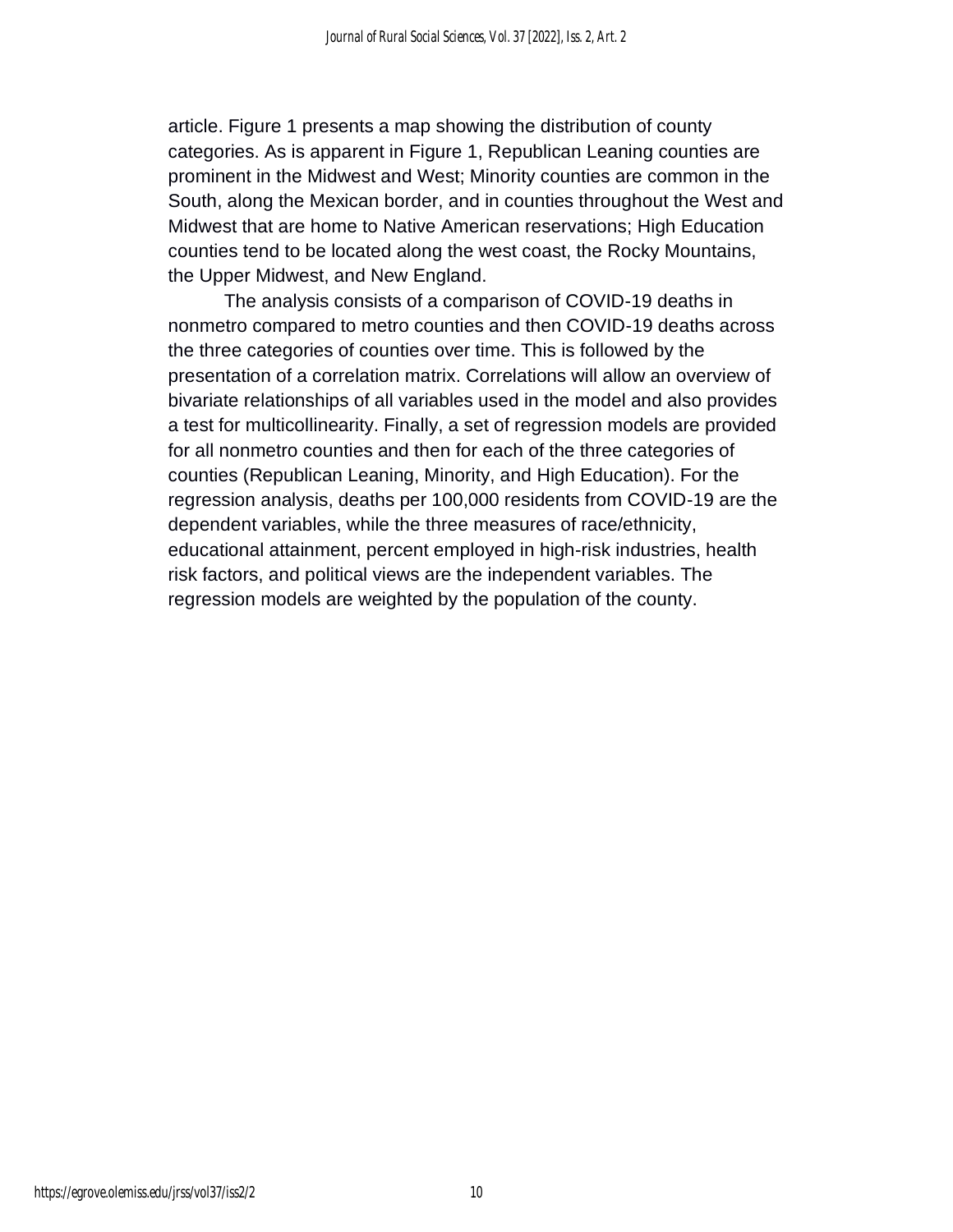|                                        |            | Nonmetro Total (N=1,950) |      |                          |            | Republican Leaning (N=1,366) |      |         |  |  |
|----------------------------------------|------------|--------------------------|------|--------------------------|------------|------------------------------|------|---------|--|--|
| <b>Variables</b>                       | Mean       | Std.<br>Dev.             | Min. | Max.                     | Mean       | Std.<br>Dev.                 | Min. | Max.    |  |  |
| Perc. Non-Hispanic White               | 79.3       | 20.0                     | 0.9  | 99.8                     | 82.5       | 14.9                         | 35.0 | 99.8    |  |  |
| Perc. Black                            | 7.8        | 14.9                     | 0.0  | 85.9                     | 6.2        | 10.4                         | 0.0  | 45.3    |  |  |
| Perc. Hispanic                         | 8.5        | 14.2                     | 0.0  | 98.7                     | 7.7        | 11.0                         | 0.0  | 62.0    |  |  |
| Perc. of Adults with College Degree    | 17.6       | 6.6                      | 1.9  | 64.2                     | 16.0       | 4.5                          | 1.9  | 35.6    |  |  |
| Perc. Employed in High-Risk Industries | 50.3       | 6.0                      | 20.2 | 83.7                     | 50.4       | 6.0                          | 31.2 | 83.7    |  |  |
| <b>Health Risk Factor</b>              | 26.8       | 5.0                      | 13.5 | 46.5                     | 26.8       | 4.6                          | 13.5 | 46.5    |  |  |
| Perc. Voting For Trump in 2020         | 70.5       | 14.4                     | 9.5  | 96.9                     | 77.5       | 7.8                          | 53.3 | 96.9    |  |  |
| <b>Total Population Estimate</b>       | 45,824,682 |                          |      | $\overline{\phantom{a}}$ | 27,997,023 |                              |      |         |  |  |
| Population in Average County           | 23,500     | 22,278                   | 169  | 201,513                  | 20,496     | 19,103                       | 169  | 141,359 |  |  |

# Table 1: Overview of Variables Used in the Model in Different Types of Nonmetro Counties

|                                        |           | Minority (N=181) |      |                | <b>High Education (N=403)</b> |              |      |         |  |
|----------------------------------------|-----------|------------------|------|----------------|-------------------------------|--------------|------|---------|--|
| <b>Variables</b>                       | Mean      | Std.<br>Dev.     | Min. | Max.           | Mean                          | Std.<br>Dev. | Min. | Max.    |  |
| Perc. Non-Hispanic White               | 34.1      | 12.9             | 0.9  | 56.9           | 88.9                          | 8.2          | 52.9 | 99.5    |  |
| Perc. Black                            | 32.7      | 28.7             | 0.0  | 85.9           | 2.3                           | 4.8          | 0.0  | 37.0    |  |
| Perc. Hispanic                         | 22.5      | 30.8             | 0.0  | 98.7           | 4.9                           | 5.8          | 0.0  | 43.3    |  |
| Perc. of Adults with College Degree    | 14.4      | 4.6              | 6.7  | 28.6           | 24.6                          | 8.7          | 11.5 | 64.2    |  |
| Perc. Employed in High-Risk Industries | 50.5      | 5.9              | 32.0 | 67.4           | 49.5                          | 6.1          | 20.2 | 67.2    |  |
| <b>Health Risk Factor</b>              | 32.9      | 4.4              | 20.3 | 45.2           | 24.1                          | 4.0          | 14.0 | 44.6    |  |
| Perc. Voting For Trump in 2020         | 46.0      | 14.1             | 9.5  | 89.7           | 57.7                          | 10.7         | 21.0 | 74.9    |  |
| <b>Total Population Estimate</b>       | 3,968,281 |                  |      | $\blacksquare$ | 13,859,378                    |              |      |         |  |
| Population in Average County           | 21,924    | 23,879           | 404  | 201,513        | 34,391                        | 27,589       | 728  | 180,333 |  |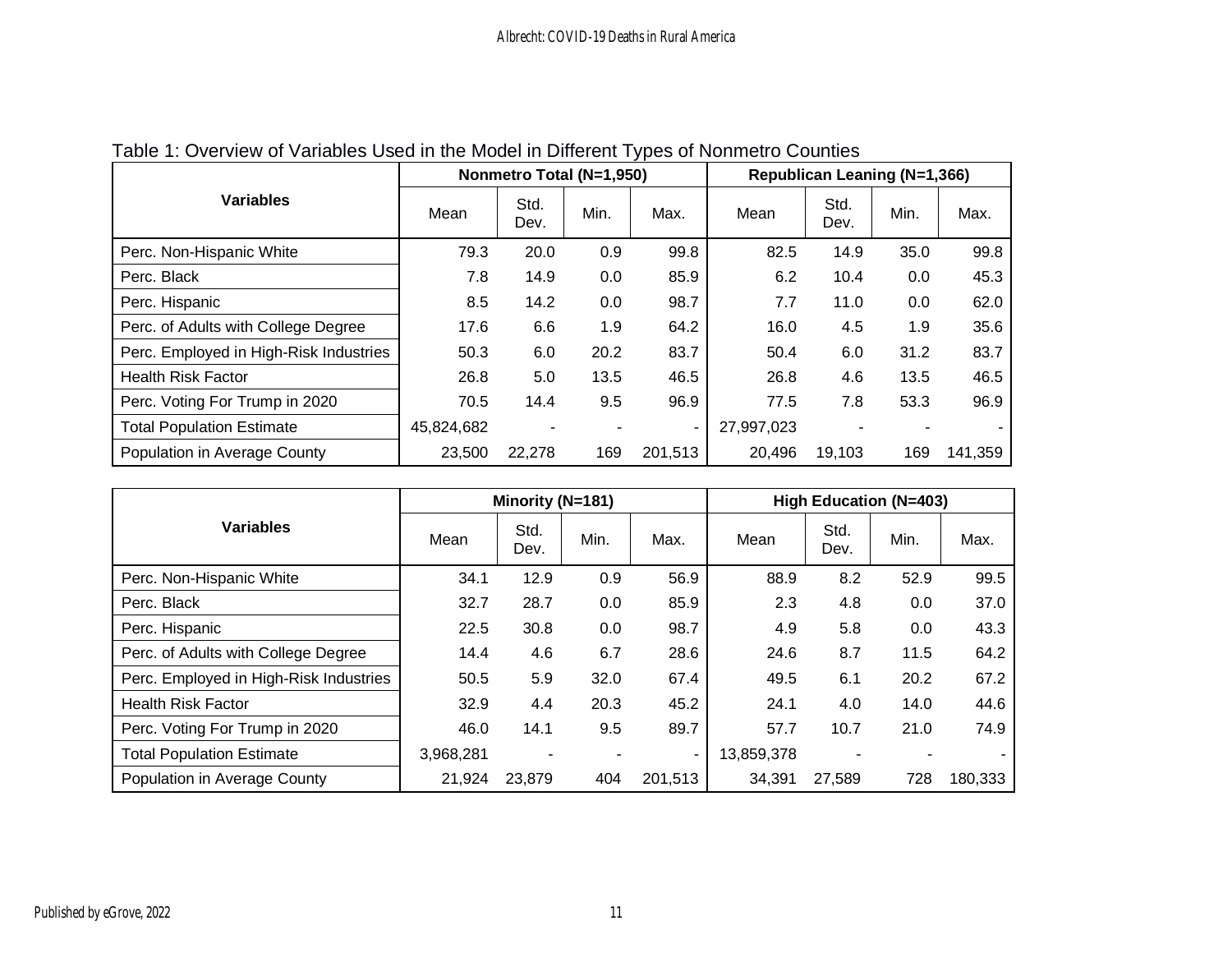*Journal of Rural Social Sciences, Vol. 37 [2022], Iss. 2, Art. 2*

Figure 1: Categories of Counties Used in the Data Analysis

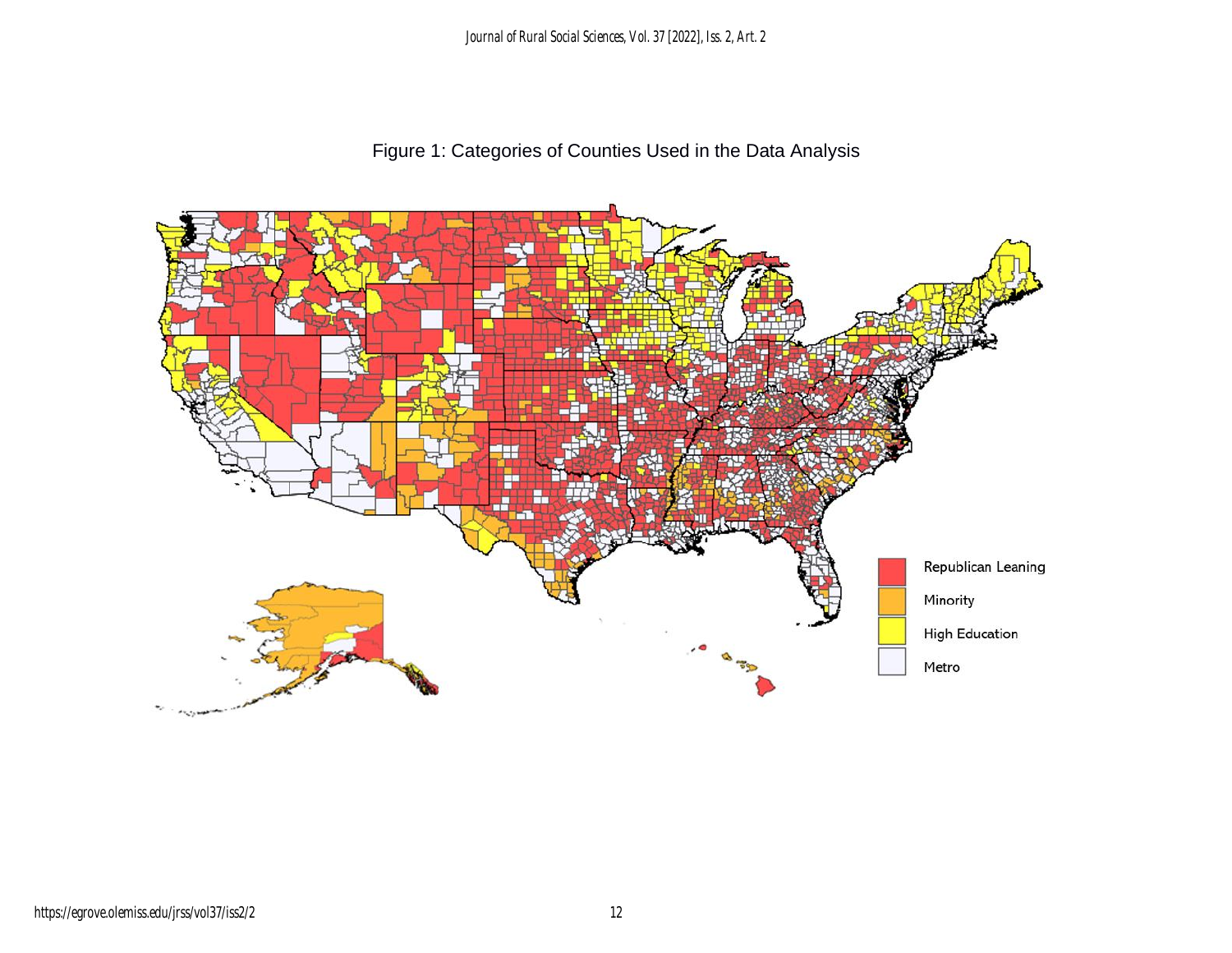#### **FINDINGS**

In Table 2, data are presented comparing COVID-19 deaths in nonmetro compared to metro counties. The data in this table show that early in the pandemic, deaths per 100,000 were much higher in metro counties. After July 1, however, the rate of increase was greater in nonmetro counties. By December 1, rates were almost even between nonmetro and metro counties. On March 1, 2021, there were 176.4 deaths per 100,000 residents in nonmetro counties compared to 148.9 in metro counties.

|             |                                                      | Nonmetro (N=1,950)              |                                                  |                                                      | Metro (N=1,162)                 |                                           | Total (N=3,112)                                      |                                 |                                                  |  |
|-------------|------------------------------------------------------|---------------------------------|--------------------------------------------------|------------------------------------------------------|---------------------------------|-------------------------------------------|------------------------------------------------------|---------------------------------|--------------------------------------------------|--|
| <b>Date</b> | <b>Total</b><br><b>COVID-</b><br>19<br><b>Deaths</b> | <b>Deaths</b><br>per<br>100,000 | Perc.<br>Change<br>from<br>Prev.<br><b>Month</b> | <b>Total</b><br><b>COVID-</b><br>19<br><b>Deaths</b> | <b>Deaths</b><br>per<br>100,000 | Perc.<br>Change<br>from<br>Prev.<br>Month | <b>Total</b><br><b>COVID-</b><br>19<br><b>Deaths</b> | <b>Deaths</b><br>per<br>100,000 | Perc.<br>Change<br>from<br>Prev.<br><b>Month</b> |  |
| $1-Apr-20$  | 171                                                  | 0.4                             |                                                  | 2,970                                                | 1.1                             |                                           | 3,141                                                | 1.0                             |                                                  |  |
| 1-May-20    | 2,419                                                | 5.3                             | 1,314.6                                          | 44,133                                               | 15.6                            | 1,386.0                                   | 46,552                                               | 14.2                            | 1,382.1                                          |  |
| 1-Jun-20    | 5,162                                                | 11.3                            | 113.4                                            | 78,419                                               | 27.8                            | 77.7                                      | 83,581                                               | 25.5                            | 79.5                                             |  |
| 1-Jul-20    | 7,085                                                | 15.5                            | 37.3                                             | 111,637                                              | 39.6                            | 42.4                                      | 118,722                                              | 36.2                            | 42.0                                             |  |
| 1-Aug-20    | 10,413                                               | 22.7                            | 47.0                                             | 134,980                                              | 47.8                            | 20.9                                      | 145,393                                              | 44.3                            | 22.5                                             |  |
| 1-Sep-20    | 15,427                                               | 33.7                            | 48.1                                             | 158,635                                              | 56.2                            | 17.5                                      | 174,062                                              | 53.1                            | 19.7                                             |  |
| $1-Oct-20$  | 19,989                                               | 43.6                            | 29.6                                             | 176,805                                              | 62.7                            | 11.5                                      | 196,794                                              | 60.0                            | 13.1                                             |  |
| 1-Nov-20    | 25,889                                               | 56.5                            | 29.5                                             | 193,669                                              | 68.6                            | 9.5                                       | 219,558                                              | 66.9                            | 11.6                                             |  |
| $1-Dec-20$  | 36,473                                               | 79.6                            | 40.9                                             | 224,823                                              | 79.7                            | 16.1                                      | 261,296                                              | 79.7                            | 19.1                                             |  |
| $1-Jan-21$  | 53,147                                               | 116.0                           | 45.7                                             | 284,342                                              | 100.8                           | 26.5                                      | 337,489                                              | 102.9                           | 29.2                                             |  |
| $1-Feb-21$  | 69,623                                               | 151.9                           | 31.0                                             | 361,812                                              | 128.2                           | 27.2                                      | 431,435                                              | 131.5                           | 27.8                                             |  |
| 1-Mar-21    | 80,833                                               | 176.4                           | 16.0                                             | 420,053                                              | 148.9                           | 16.1                                      | 500,886                                              | 152.7                           | 16.1                                             |  |
| Total Pop.  |                                                      | 45,824,682                      |                                                  |                                                      | 282,176,462                     |                                           | 328,001,144                                          |                                 |                                                  |  |

Table 2: Comparison of COVID-19 Deaths in Metro/Nonmetro Counties Over Time

A comparison of the three categories of counties on COVID-19 deaths over time is provided in Table 3. This table shows that from the outset, death rates were much higher in Minority counties. By March 1, 2021, the death rate per 100,000 in these counties was 260.8, which is much higher than in other categories of counties. In contrast, death rates were consistently lower in High Education counties than in other categories of counties. On March 1, 2021, High Education counties death rate per 100,000 was 120.6, less than one-half the rate in Minority counties. Republican Leaning counties had intermediate death rates, and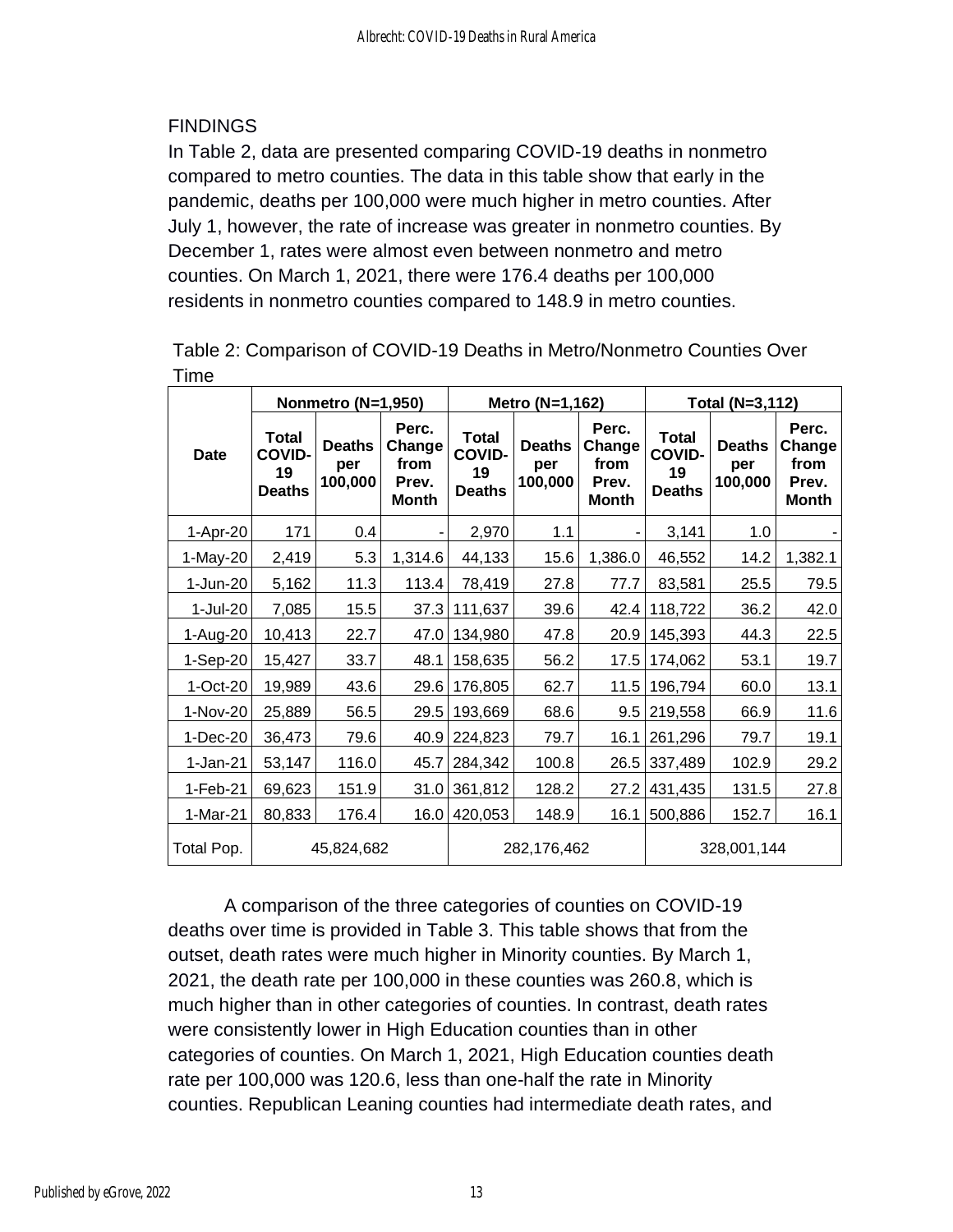|             |                                                      | <b>Republican Leaning</b>                        |                                 |                                                      | <b>Minority</b>                                  |                                 | <b>High Education</b>                                |                                                  |                                 |  |  |
|-------------|------------------------------------------------------|--------------------------------------------------|---------------------------------|------------------------------------------------------|--------------------------------------------------|---------------------------------|------------------------------------------------------|--------------------------------------------------|---------------------------------|--|--|
|             |                                                      | $(N=1,366)$                                      |                                 |                                                      | (N=181)                                          |                                 |                                                      | (N=403)                                          |                                 |  |  |
| <b>Date</b> | <b>Total</b><br><b>COVID-</b><br>19<br><b>Deaths</b> | Perc.<br>Change<br>from<br>Prev.<br><b>Month</b> | <b>Deaths</b><br>per<br>100,000 | <b>Total</b><br><b>COVID-</b><br>19<br><b>Deaths</b> | Perc.<br>Change<br>from<br>Prev.<br><b>Month</b> | <b>Deaths</b><br>per<br>100,000 | <b>Total</b><br><b>COVID-</b><br>19<br><b>Deaths</b> | Perc.<br>Change<br>from<br>Prev.<br><b>Month</b> | <b>Deaths</b><br>per<br>100,000 |  |  |
| 1-Apr-20    | 87                                                   |                                                  | 0.3                             | 21                                                   |                                                  | 0.5                             | 63                                                   | ٠                                                | 0.5                             |  |  |
| 1-May-20    | 1,430                                                | 1543.7                                           | 5.1                             | 403                                                  | 1819.0                                           | 10.2                            | 586                                                  | 830.2                                            | 4.2                             |  |  |
| 1-Jun-20    | 3,010                                                | 110.5                                            | 10.8                            | 1,014                                                | 151.6                                            | 25.6                            | 1,138                                                | 94.2                                             | 8.2                             |  |  |
| 1-Jul-20    | 4,128                                                | 37.1                                             | 14.7                            | 1,577                                                | 55.5                                             | 39.7                            | 1,380                                                | 21.3                                             | 10.0                            |  |  |
| 1-Aug-20    | 6,216                                                | 50.6                                             | 22.2                            | 2,509                                                | 59.1                                             | 63.2                            | 1,688                                                | 22.3                                             | 12.2                            |  |  |
| $1-Sep-20$  | 9,609                                                | 54.6                                             | 34.3                            | 3,575                                                | 42.5                                             | 90.1                            | 2,243                                                | 32.9                                             | 16.2                            |  |  |
| $1-Cct-20$  | 12,789                                               | 33.1                                             | 45.7                            | 4,378                                                | 22.5                                             | 110.3                           | 2,822                                                | 25.8                                             | 20.4                            |  |  |
| 1-Nov-20    | 16,839                                               | 31.7                                             | 60.1                            | 5,057                                                | 15.5                                             | 127.4                           | 3,993                                                | 41.5                                             | 28.8                            |  |  |
| 1-Dec-20    | 23,730                                               | 40.9                                             | 84.8                            | 5,842                                                | 15.5                                             | 147.2                           | 6,901                                                | 72.8                                             | 49.8                            |  |  |
| $1-Jan-21$  | 34,763                                               | 46.5                                             | 124.2                           | 7,204                                                | 23.3                                             | 181.5                           | 11,180                                               | 62.0                                             | 80.7                            |  |  |
| 1-Feb-21    | 45,812                                               | 31.8                                             | 163.6                           | 9,094                                                | 26.2                                             | 229.2                           | 14,717                                               | 31.6                                             | 106.2                           |  |  |
| 1-Mar-21    | 53,767                                               | 17.4                                             | 192.0                           | 10,350                                               | 13.8                                             | 260.8                           | 16,716                                               | 13.6                                             | 120.6                           |  |  |

Table 3: Comparison of COVID-19 Deaths in Types of Nonmetro Counties Over Time

experienced rapid increases during fall months. Overall, their death rate per 100,000 was 192.0.

A correlation matrix is shown in Table 4. Of significance, none of the correlation coefficients between independent variables were large enough to raise concerns about multicollinearity. The strongest correlations with COVID-19 death rates were for percent non-Hispanic white (inverse), percent Black (positive), percent of adults with a college degree (inverse), and health risk factors (positive). The direction of all of these bivariate relationships was as predicted.

Table 5 presents results of regression models where the independent variables are used to explain deaths per 100,000 from COVID-19 in nonmetro U.S. counties. The first model in Table 5 considers all U.S. nonmetro counties. In this model, most of the independent variables were statistically significantly related to death rates, and all significant relationships were in the expected direction. The strongest relationship was percent non-Hispanic white where it was found that death rates declined as the percent of county residents that were non-Hispanic white increased. Further, there was a positive relationship between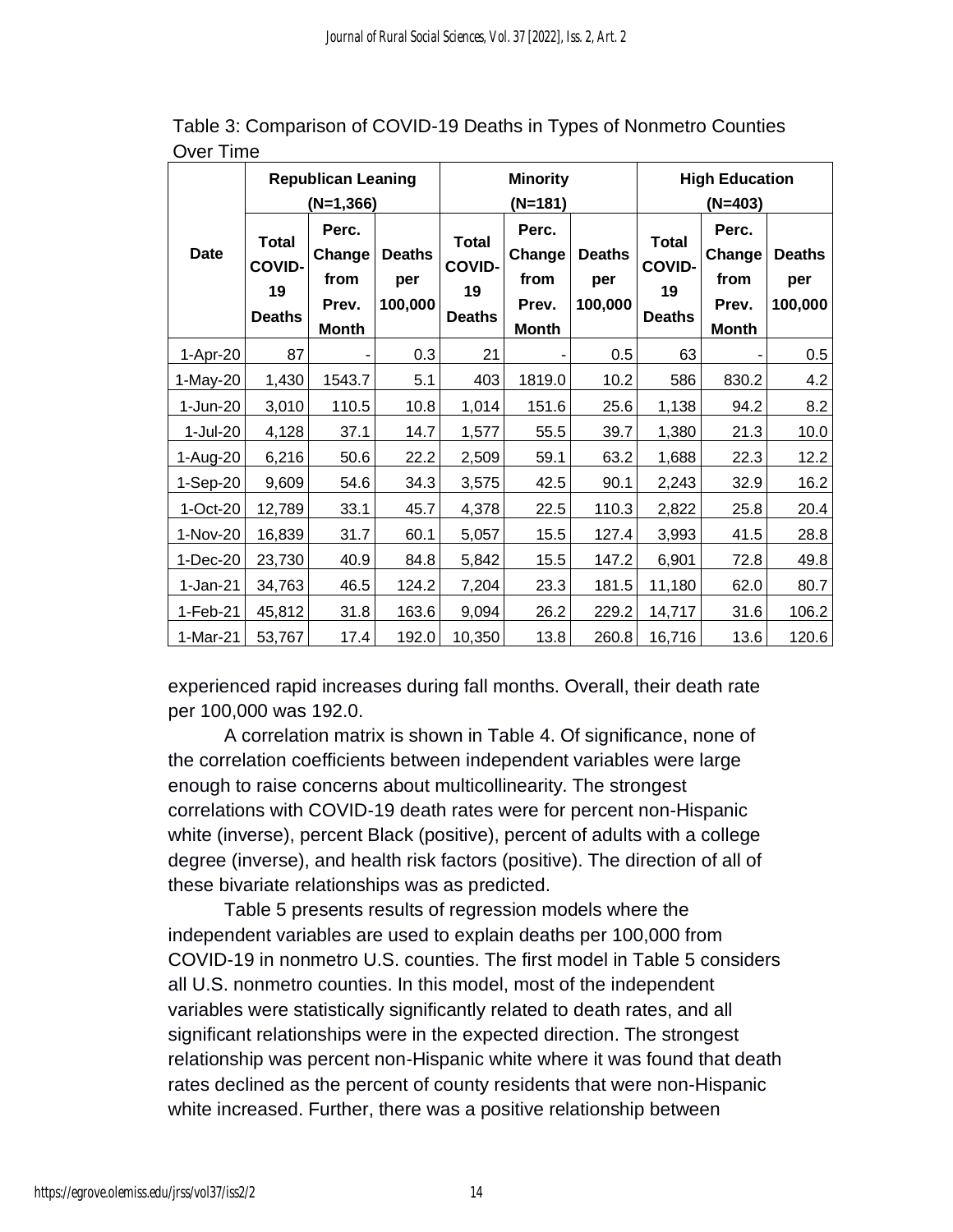COVID-19 death per 100,000 and percent voting for Trump. Thus, as expected, death rates were higher in counties with a higher share of Trump voters. There was also a relatively strong inverse relationship between death rates and percent of adults with a college degree. Finally, there were positive relationships with percent Black, percent employed in high-risk industries and health risk factors, and COVID-19 death rates. Overall, the independent variables explained 29 percent of the variation in per capita deaths in nonmetro counties.

Table 5 also shows regression models for each of the three categories of counties. Overall relationships were weaker for the model analyzing Republican Leaning counties compared to models for the other two categories of counties. In Republican Leaning counties, only 14 percent of the variation in the dependent variables is explained. Critically important, there was a very strong and positive relationship between percent Black and percent Hispanic and COVID-19 death rates in Republican Leaning counties. Also, there were strong relationships between death rates and percent non-Hispanic white (inverse) and percent voting for Trump (positive).

The independent variables explained a much higher proportion of the variation in the other two categories of counties. In Minority counties, there was a very strong relationship with health risk factors – where health risk factors were more extensive, death rates were much higher. Additionally, as the percent non-Hispanic white increased, death rates declined, and there was a positive relationship between the percent voting for Trump and COVID-19 death rates. In High Education counties, the death rate was significantly related to four of the independent variables. The strongest relationship was the percent voting for Trump. As the proportion of Trump voters increased, death rates also increased. Further, as educational attainment levels increased, the death rate tended to decline, as employment in high-risk industries increased, the death rates also increased, and as the percent Black increased, death rates tended to increase. The independent variables explained 36 percent of variation in the dependent variable in Minority counties, and 30 percent in High Education counties.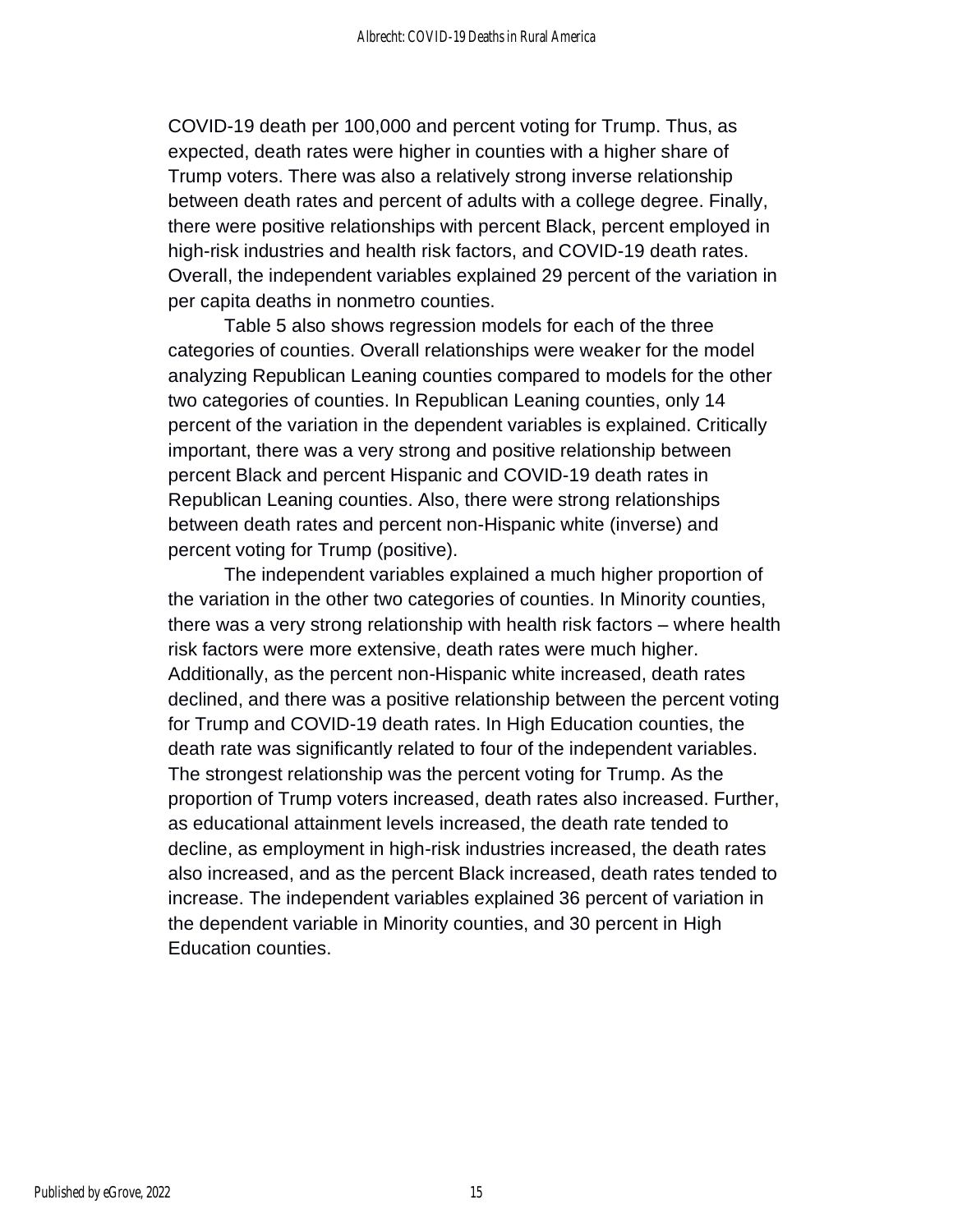| Variables                                 | Deaths<br>per<br>100,000 | Cases<br>per<br>100,000 | Perc.<br>Non-<br>Hisp.<br>White | Perc.<br><b>Black</b> | Perc.<br>Hispanic | Perc.<br>Adults<br>with<br>College<br>Degree | Perc.<br>Employed<br>in High-<br>Risk<br>Industries | Health<br><b>Risk</b><br>Factors | Perc.<br>Voting<br>for<br>Trump |
|-------------------------------------------|--------------------------|-------------------------|---------------------------------|-----------------------|-------------------|----------------------------------------------|-----------------------------------------------------|----------------------------------|---------------------------------|
| Deaths per 100,000                        |                          |                         |                                 |                       |                   |                                              |                                                     |                                  |                                 |
| Cases per 100,000                         | $.487*$                  | $\blacksquare$          |                                 |                       |                   |                                              |                                                     |                                  |                                 |
| Perc. Non-Hisp. White                     | $-.286*$                 | $-0.255*$               |                                 |                       |                   |                                              |                                                     |                                  |                                 |
| Perc. Black                               | $.253*$                  | $.130*$                 | $-0.607*$                       | $\blacksquare$        |                   |                                              |                                                     |                                  |                                 |
| Perc. Hispanic                            | $.115*$                  | $.140*$                 | $-0.597*$                       | $-125*$               |                   |                                              |                                                     |                                  |                                 |
| Perc. Adults with College Degree          | $-0.267*$                | $-0.193*$               | $.197*$                         | $-236*$               | $-0.052$          |                                              |                                                     |                                  |                                 |
| Perc. Employed in High-Risk<br>Industries | .012                     | $.086*$                 | .014                            | $-0.065*$             | $.063*$           | $-0.037$                                     | $\blacksquare$                                      |                                  |                                 |
| <b>Health Risk Factors</b>                | $.257*$                  | .052                    | $-527*$                         | $.438*$               | $.207*$           | $-0.349*$                                    | $-120*$                                             |                                  |                                 |
| Perc. Voting for Trump                    | .025                     | $.087*$                 | $.470*$                         | $-463*$               | $-.049$           | $-0.299*$                                    | $.116*$                                             | $-161*$                          |                                 |

# Table 4: Correlation Coefficient from Variables Used in the Model (N=1,950 Counties)

\*Statistically significant at  $p \leq 01$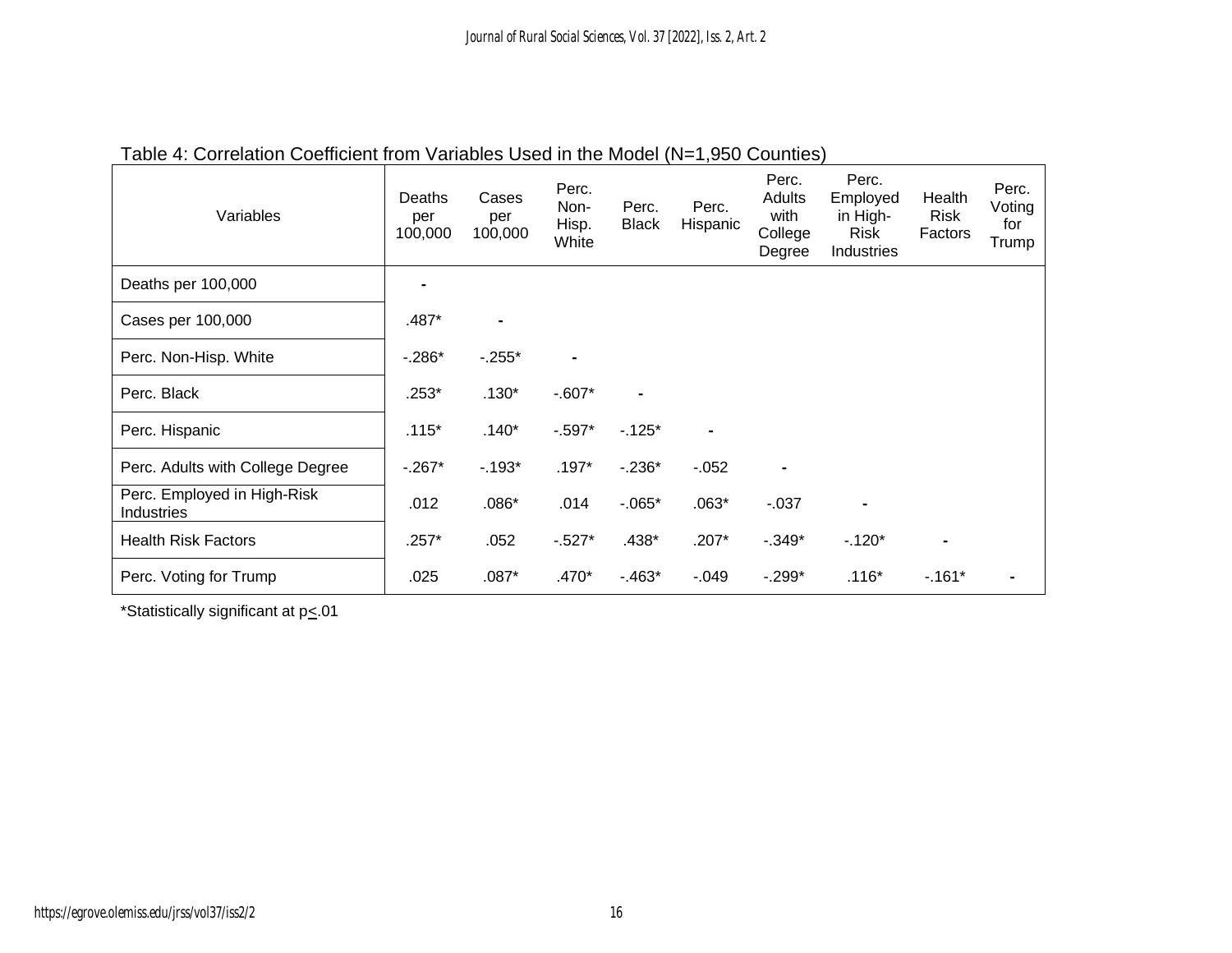| Independent Variables                            | <b>Nonmetro Total</b><br>$(N=1,950)$ |                       | <b>Republican Leaning</b><br>$(N=1,366)$ |                       | <b>Minority</b><br>$(N=181)$ |                       | <b>High Education</b><br>$(N=403)$ |                       |
|--------------------------------------------------|--------------------------------------|-----------------------|------------------------------------------|-----------------------|------------------------------|-----------------------|------------------------------------|-----------------------|
|                                                  | Parameter<br>Estimate                | Stand.<br><b>Beta</b> | Parameter<br>Estimate                    | Stand.<br><b>Beta</b> | Parameter<br>Estimate        | Stand.<br><b>Beta</b> | Parameter<br>Estimate              | Stand.<br><b>Beta</b> |
| Perc. Non-Hisp. White                            | $-121.9*$                            | $-234$                | 181.4*                                   | $-.300$               | $-304.5*$                    | $-.301$               | 217.3                              | .211                  |
| Perc. Black                                      | 107.6*                               | .148                  | 446.3*                                   | .550                  | 14.8                         | .030                  | 480.2*                             | .289                  |
| Percent Hispanic                                 | $-12.2$                              | $-0.016$              | $219.1*$                                 | .241                  | $-91.6$                      | .056                  | 287.0                              | .187                  |
| Perc. Adults with College Degree                 | $-262.1*$                            | $-189$                | $-123.1$                                 | $-057$                | $-267.0$                     | $-104$                | $-179.4*$                          | $-185$                |
| Perc. Employed in High-Risk<br><b>Industries</b> | $121.0*$                             | .068                  | 116.2                                    | .072                  | $-276.1$                     | $-108$                | 186.6*                             | .138                  |
| <b>Health Risk Factors</b>                       | $2.8*$                               | .128                  | $2.4*$                                   | .111                  | $11.8*$                      | .391                  | $\cdot$ .2                         | .008                  |
| Perc. Voting for Trump                           | 139.5*                               | .196                  | 183.8*                                   | .155                  | 238.2*                       | .245                  | $247.0*$                           | .326                  |
| Intercept                                        | 87.0*                                | $\Omega$              | $-246.1*$                                | $\Omega$              | 74.1                         | 0                     | $-287.7*$                          | $\Omega$              |
| F-Value                                          | $112.3*$                             |                       | $31.4*$                                  |                       | $13.9*$                      |                       | $24.2*$                            |                       |
| Model $R^2$                                      | .288*                                |                       | $.139*$                                  |                       | $.360*$                      |                       | .300                               |                       |

Table 5: Regression Models Showing the Relationships Between Independent Variables and Deaths per 100,000 Population from COVID-19 in Different Categories of Nonmetro Counties

\*Statistically significant at  $p_{\leq}.01$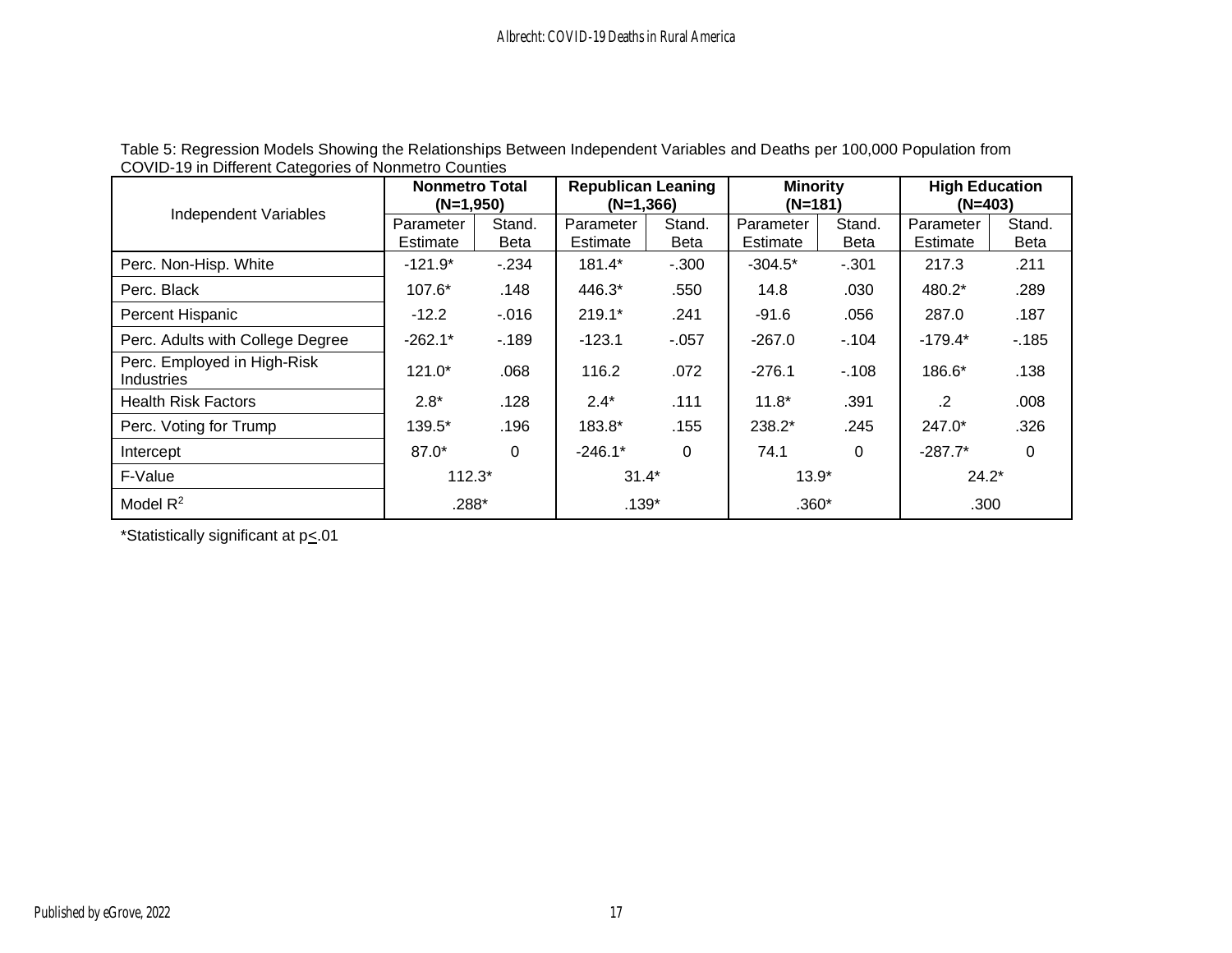#### CONCLUSIONS

When the COVID-19 pandemic began, the residents of rural America seemed relatively safe from the disease as case and death rates were much lower than in urban communities. Through the summer and fall months, however, per capita cases and deaths from the disease increased rapidly in rural counties. By December 2020, per capita deaths in nonmetro counties exceeded death rates in metro counties. While the overall impacts of the disease on nonmetro counties were extensive, the consequences of the pandemic varied greatly from one type of county to another. Minority counties were impacted by the virus more severely than other types of counties, while more advantaged High Education counties had lower death rates.

Regression models determined that several variables were significantly related to variations in death rates in nonmetro counties. Specifically, it was found that as the percent voting for Trump increased, death rates increased; as the percent of county resident that were minority increased, the death rate increased; as educational attainment levels increased, death rates declined; as the percent employed in high-risk industries increased, death rates increased, and as the proportion of the population with risk factors increased, death rates increased.

Two primary conclusions can be drawn from this analysis. First, the impacts of the pandemic in nonmetro America were much most extensive for persons residing in more disadvantaged counties. That is, death rates were greatest in counties with larger minority populations, in counties with lower levels of educational attainment, and in counties with higher rates of risk factors. Thus, like virtually every event in U.S. history, the costs are borne most heavily by the disadvantaged. Second, political views have important consequences for pandemic impacts. Death rates from COVID-19 tended to increase as the percent of Trump voters in the county increased. This is especially significant for this study because rural residents are much more likely to vote for Trump than urban residents (Albrecht 2019; Goetz et al. 2018; Monnat and Brown 2017). A growing body of research indicates that in Trump leaning counties, elected officials were less likely to implement measures to assure the safety of residents such as mask mandates and business closures. Further, individuals in these counties were less likely to follow the policies that were implemented or recommended by health professionals.

Many lessons can be gained from the way the COVID-19 pandemic unfolded. Hopefully these lessons can help us reduce health, economic, and other costs when faced with future crises. During the COVID-19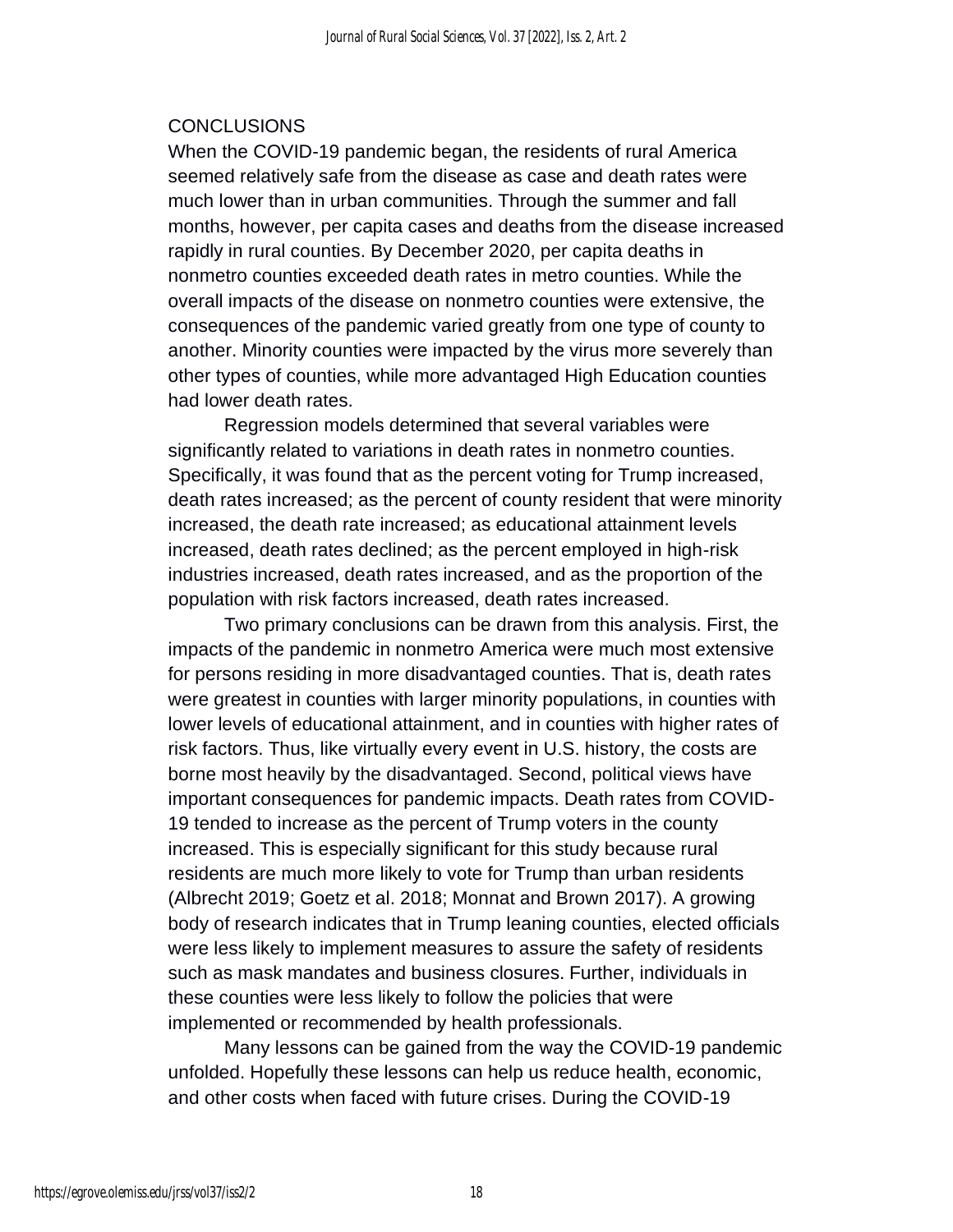pandemic, leaders at local, state, and national levels were forced to make numerous pandemic related decisions. These leaders had no precedence for making these decisions. Often decisions involved weighing the benefits of policies to keep people safe versus the economic and other costs of implementing safety policies. Possible costs from implementing safety policies included people potentially losing their jobs, businesses failing, and the educational costs associated with closing schools. In an ideal world, persons making decisions would examine the data, consult with experts, and then make the relevant decision. Discussion and compromise could be made on the degree to which shutdowns or closures were implemented. Adjustments could be made as circumstances changed or as new data became available. Unfortunately, during the COVID-19 pandemic, facts were often rejected and decisions were made based on little more than divisive politics. Rumors and misinformation were widespread. The consequence was that thousands of people died unnecessarily and the economic and other costs were more severe than they needed to be. Moving forward, it is critical that we find ways to reduce the political division in this country. If people could sit around the same table and discuss evidence openly, better decisions could be made.

#### DISCLOSURE STATEMENT

No potential conflict of interest was reported by the authors.

#### REFERENCES

- Albrecht, Don E. 2019. "The Nonmetro Vote and the Election of Donald Trump." *Journal of Rural Social Sciences* 34(1): Article 3.
- Albrecht, Don E., and Stan L. Albrecht. 2000. "Poverty in Nonmetropolitan America: Impacts of Industrial, Employment, and Family Structure Variables." *Rural Sociology* 65(1):87-103. doi: doi.org/10.1111/j.1549-0831.2000.tb00344.x.
- Albrecht, Don, Marion Bentley, Tom Harris, and Roger Coupal. 2020. "COVID-19 and Economic Opportunities for Rural America: Community Strategies for Attracting New Rural Residents." *Rural Connections* (Fall/Winter):5-8.
- Allcott, Hunt, Levi Boxell, Jacob C. Conway, Matthew Gentzkow, Michael Thaler, and David Y. Yang. 2020. "Polarization and Public Health: Partisan Differences in Social Distancing During the Coronavirus Pandemic." National Bureau of Economic Research Working Paper 26946.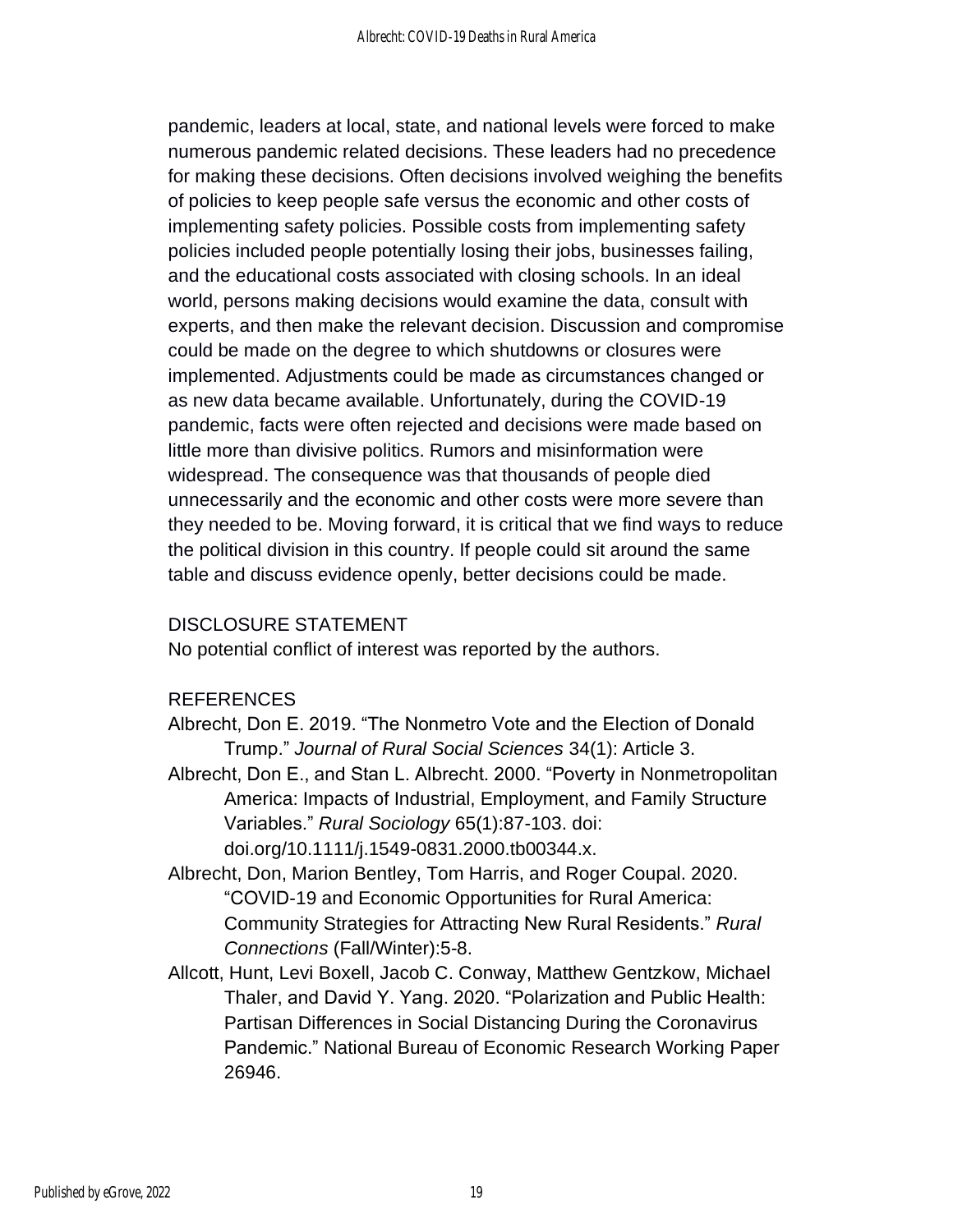Bambra, Clare, Ryan Riordan, John Ford, and Fiona Matthews. 2020. "The COVID 19 Pandemic and Health Inequalities." *Journal of Epidemiology and Community Health* 74(11):964-968. http://dx.doi.org/10.1136/jech-2020-214401.

Barrios, John M., and Yael Hochberg. 2020. "Risk Perception Through the Lens of Politics in the Time of COVID-19 Pandemic." National Bureau of Economic Research Working Paper 27008.

Bruine de Bruin, Wandi, Htay-Wah Saw, and Dana P. Goldman. 2020. "Political Polarization in US Residents' COVID-19 Risk Perceptions, Policy Preferences, and Protective Behaviors." *Journal of Risk Uncertainty.* doi: https://doi.org/10.1007/s11166-020-09336-3.

Callaghan, Timothy, Jennifer A. Lueck, Kristin Lunz Trujillo, and Alva O. Ferdinand. 2021. "Rural and Urban Differences in COVID‐19 Prevention Behaviors." *The Journal of Rural Health* 37(2):287-295. doi: https://doi.org/10.1111/jrh.12556.

Case, Anne, and Angus Deaton. 2020. *Deaths of Despair.* Princeton, NJ: Princeton University Press.

Cheng, Kent Jason G., Yue Sun, and Shannon M. Monnat. 2020. "COVID‐ 19 Death Rates Are Higher in Rural Counties with Larger Shares of Blacks and Hispanics." *The Journal of Rural Health* 36(4):602-608. doi: https://doi.org/10.1111/jrh.12511.

Chetty, Raj, Nathaniel Hendren, and Lawrence F. Katz. 2016. "The Effects of Exposure to Better Neighborhoods on Children: New Evidence from the Moving to Opportunity Experiment." *American Economic Review* 106(4):855-902. doi: 10.1257/aer.20150572.

Chetty, Raj, Nathaniel Hendren, Patrick Kline, and Emmanuel Saez. 2014. "Where is the Land of Opportunity? The Geography of Intergenerational Mobility in the United States." *The Quarterly Journal of Economics* 129(4):1553-1623. doi: https://doi.org/10.1093/qje/qju022.

Davies, Nicholas G., Petra Klepac, Yang Liu, Kiesha Prem, Mark Jit, M. and Rosalind M. Eggo. 2020. "Age-Dependent Effects in the Transmission and Control of COVID-19 Epidemics." *Nature Medicine* 26(8):1205-1211. doi: https://doi.org/10.1038/s41591-020- 0962-9.

Desmet, Klaus, and Romain Wacziarg. 2021. "Understanding Spatial Variation in COVID-19 across the United States." *Journal of Urban Economics*, p.103332. doi: https://doi.org/10.1016/j.jue.2021.103332.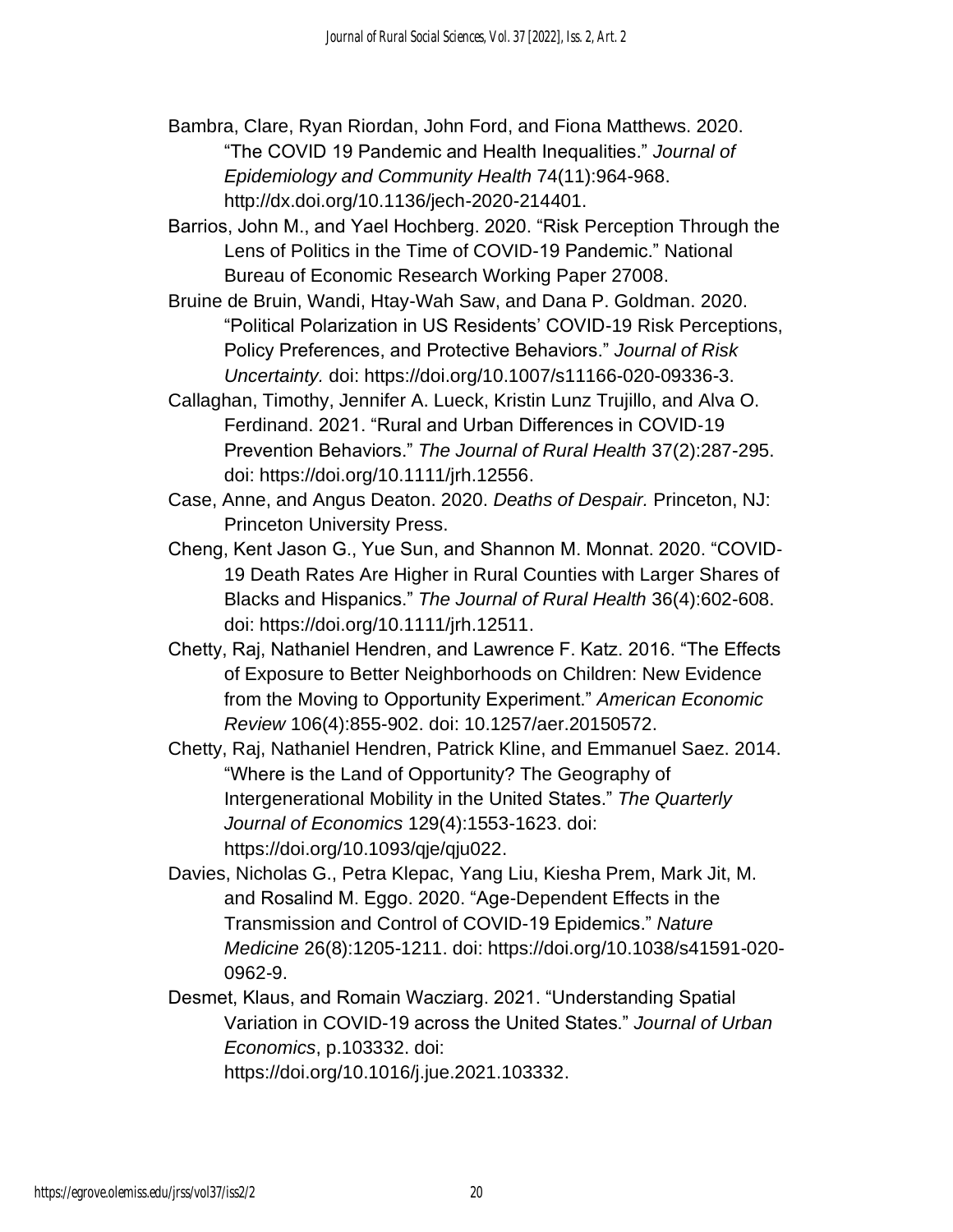- Drummond, Caitlin, and Baruch Fischhoff. 2017. "Individuals with Greater Science Literacy and Education Have More Polarized Beliefs on Controversial Science Topics." *Proceedings of the National Academy of Sciences* 114(36):9587-9592. doi: https://doi.org/10.1073/pnas.1704882114.
- Farrell, J., 2021. *Billionaire Wilderness: The Ultra-wealthy and the Remaking of the American West*. Princeton, NJ: Princeton University Press.
- Goetz, Stephan J., Meri Davlasheridze, Yicheol Han, and David A. Fleming-Muñoz. 2018. "Explaining the 2016 Vote for President Trump across U.S. Counties." *Applied Economic Perspectives and Policy*. doi: 10.1093/aepp/ppy026.
- Greenhalgh, Trisha, Jose L. Jimenez, Kimberly A. Prather, Zeynep Tufekci, David Fisman, and Robert Schooley. 2021. "Ten Scientific Reasons in Support of Airborne Transmission of SARS-CoV-2." *The Lancet* 397(10285):1603-1605. doi: https://doi.org/10.1016/S0140-6736(21)00869-2.
- Hamilton, Lawrence C., and Thomas Safford. 2020. "Conservative Media Consumers Less Likely to Wear Masks and Less Worried about COVID-19." Carsey Perspectives: University of New Hampshire.
- Hatchett, Richard J., Carter E. Mecher, and Marc Lipsitch. 2007. "Public Health Interventions and Epidemic Intensity During the 1918 Influenza Pandemic." *Proceedings of the National Academy of Sciences 104*(18):7582-7587. [doi:](https://doi.org/10.1073/pnas.0610941104)

[https://doi.org/10.1073/pnas.0610941104.](https://doi.org/10.1073/pnas.0610941104)

- Hawkins, Devan. 2020. "Differential Occupational Risk for COVID-19 and Other Infectious Exposure According to Race and Ethnicity." *American Journal of Industrial Medicine* 63(9):817-820. doi: https://doi.org/10.1002/ajim.23145.
- Henning-Smith, Carrie, 2020. "The Unique Impact of COVID-19 on Older Adults in Rural Areas." *Journal of Aging & Social Policy* 32(4- 5):396-402. doi: https://doi.org/10.1080/08959420.2020.1770036.
- Hill, Terrence, Kelsey E. Gonzalez, and Andrew Davis. 2020. "The Nastiest Question: Does Population Mobility Vary by State Political Ideology During the Novel Coronavirus (COVID-19) Pandemic?" *Sociological Perspective* 1-18. doi: https://doi.org/10.1177/0731121420979700.
- Hill, T. Kelsey E. Gonzalez, and Amy M. Burdette. 2020. "The Blood of Christ Compels Them: State Religiosity and State Population Mobility During the Coronavirus (COVID-19) Pandemic." *Journal of*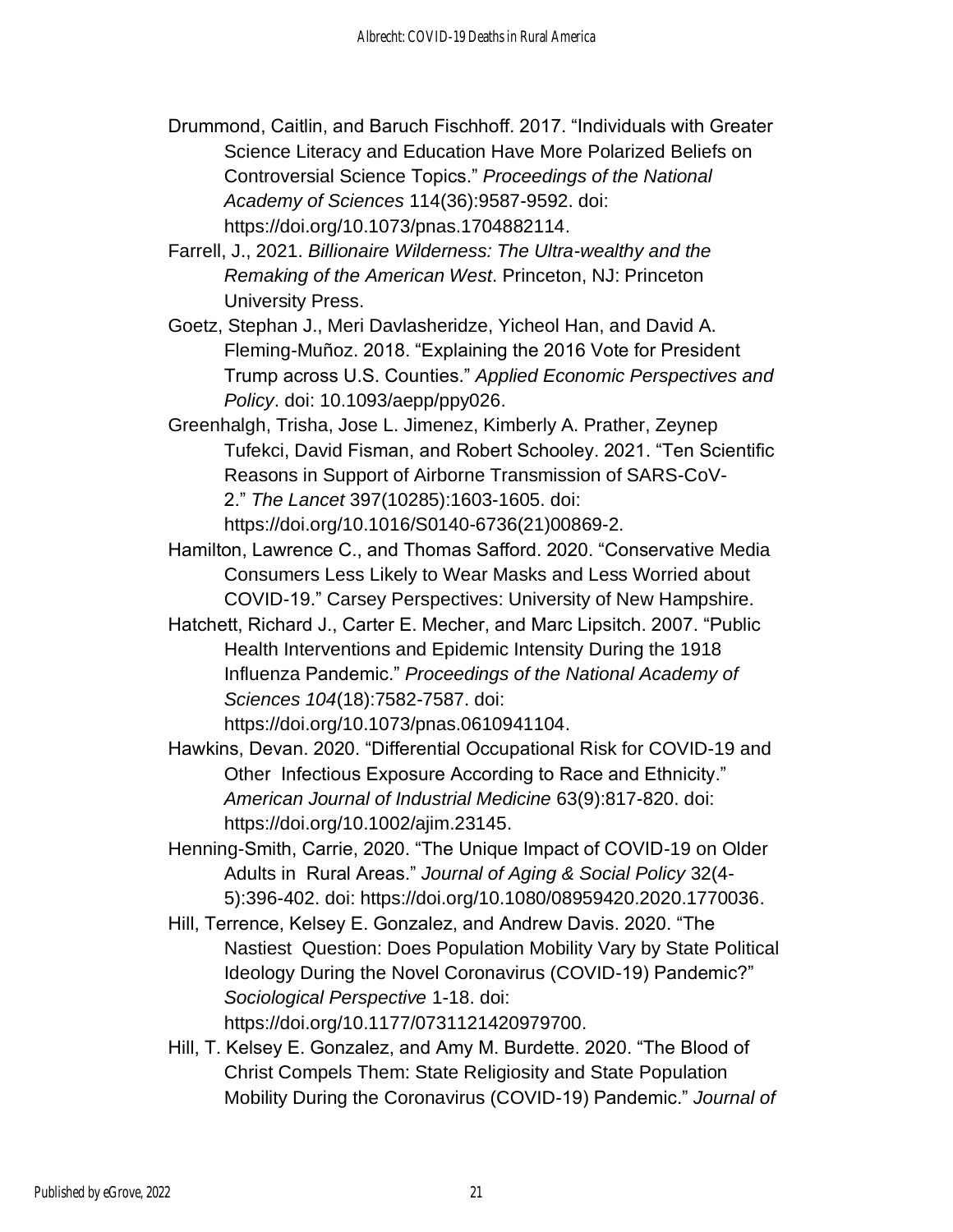*Religion and Health* 59:2229-2240. doi: https://doi.org/10.1007/s10943-020-01058-9.

- Howell, Susan E., and Deborah Fagan. 1988. "Race and Trust in Government: Testing the Political Reality Model." *Public Opinion Quarterly* 52(3):343-350. doi: https://doi.org/10.1086/269111
- Hsiehchen, D., M. Espinoza, and P. Slovic. 2020. "Political Partisanship and Mobility Restriction during the COVID-19 Pandemic." *Public Health* 187: 111-114. doi:

https://doi.org/10.1016/j.puhe.2020.08.009.

- James, Wesley L., 2014. "All Rural Places are Not Created Equal: Revisiting the Rural Mortality Penalty in the United States." *American Journal of Public Health* 104(11):2122-2129. doi: https://doi.org/10.2105/AJPH.2014.301989.
- Johnson, Kenneth M. 2020. "An Older Population Increases Estimated COVID-19 Death Rates in Rural America." Carsey School of Public Policy National Issue Brief #147. University of New Hampshire.
- Karaca-Mandic, Pinar, Archelle Georgiou, and Soumya Sen. 2020. "Assessment of COVID-19 Hospitalizations by Race/ethnicity in 12 States." *JAMA Internal*
	- *Medicine*doi:10.1001/jamainternmed.2020.3857.
- Knittel, Christopher R. and Bora Ozaltun. 2020. "What Does and Does Not Correlate with COVID-19 Death Rates." National Bureau of Economic Research Working Paper 27391.
- Kovich, Heather. 2020. "Rural Matters: Coronavirus and the Navajo Nation." *New England Journal of Medicine* 383:105-107. doi: 10.1056/NEJMp2012114.
- Lewis, Michael. 2021. *The Premonition.* New York: W.W. Norton Link, Bruce G., and Jo C. Phelan. 1995. "Social Conditions as Fundamental Causes of Disease." *Journal of Health and Social Behavior*, pp. 80-94. doi: https://doi.org/10.2307/2626958
- Lobao, Linda M., Gregory Hooks, and Ann R. Tickamyer (Eds.). 2007. *The Sociology of Spatial Inequality*. SUNY Press.
- Manzanedo, Ruben D., and Peter Manning. 2020. "COVID-19: Lessons for the Climate Change Emergency." *Science of the Total Environment* 742:140563. doi:

https://doi.org/10.1016/j.scitotenv.2020.140563.

McLaren, J., 2020. "Racial Disparity in COVID-19 Deaths: Seeking Economic Roots with Census Data." National Bureau of Economic Research Working Paper 27407.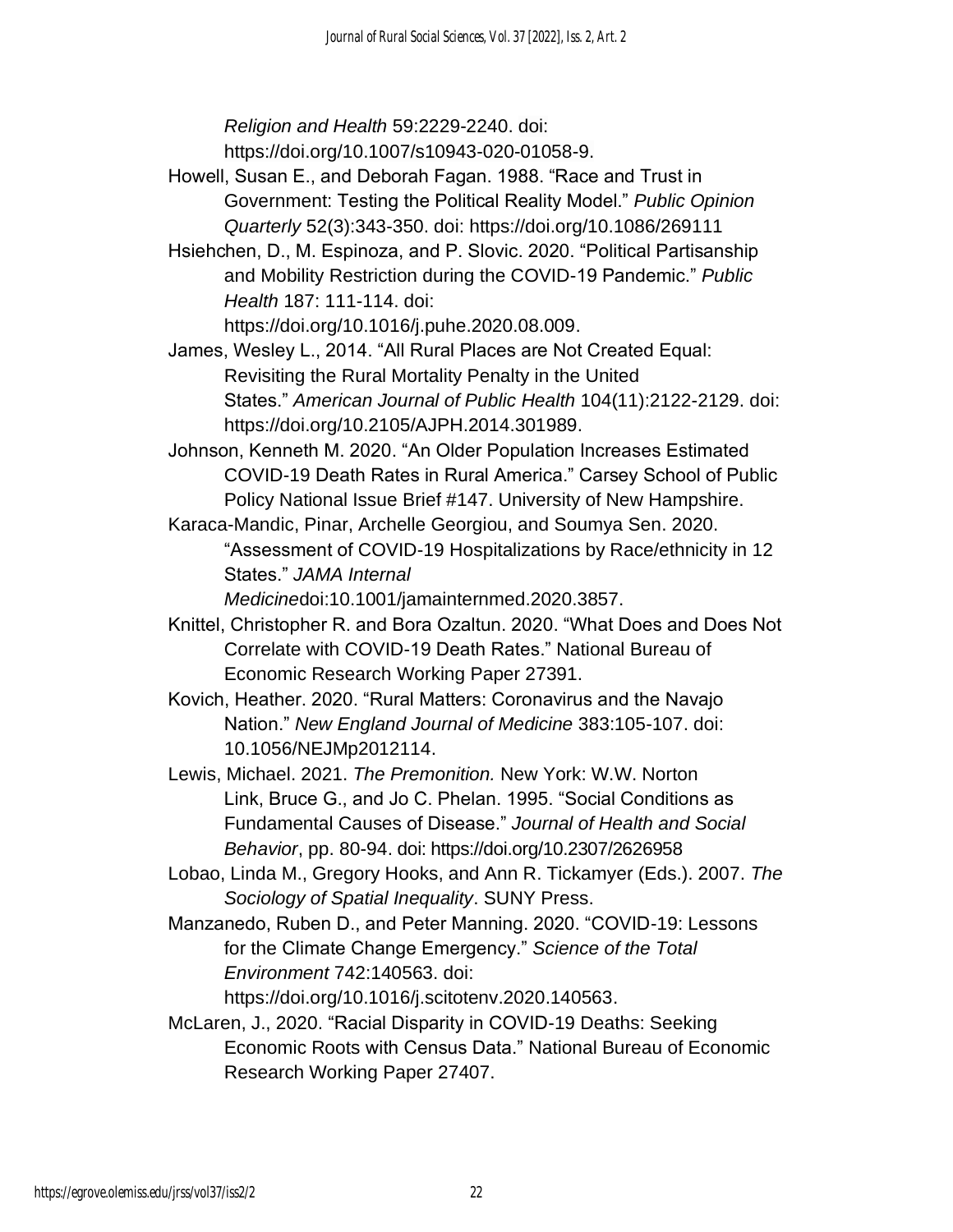- Monnat, Shannon M. 2016. "Deaths of Despair and Support for Trump in the 2016 Presidential Election." Pennsylvania State University Department of Agricultural Economics Research Brief 5:1-9.
- Monnat, Shannon M., and David L. Brown. 2017. "More than a Rural Revolt: Landscapes of Despair and the 2016 Presidential Election*." Journal of Rural Studies* 55:227-236. doi: 10.1016/j.jrurstud.2017.08.010.
- Monnat, Shannon M., and Raeven Faye Chandler. 2015. "Long‐Term Physical Health Consequences of Adverse Childhood Experiences." *The Sociological Quarterly* 56(4):723-752. doi: https://doi.org/10.1111/tsq.12107.
- Monnat, Shannon M., and Camille Beeler Pickett. 2011. "Rural/Urban Differences in Self-Rated Health: Examining the Roles of County Size and Metropolitan Adjacency." *Health & Place* 17(1):311-319. doi: https://doi.org/10.1016/j.healthplace.2010.11.008
- Morens, David M., and Anthony S. Fauci. 2007. "The 1918 Influenza Pandemic: Insights for the 21st Century." *Journal of Infectious Diseases* 195(7):1018-1028. doi:

https://doi.org/10.1016/j.healthplace.2010.11.008.

- Mueller, Tom J., Kathryn McConnell, Paul Berne Burow, Katie Pofahl, Alexis A. Merdjanoff, Justin Farrell. 2021. "Impacts of the COVID-19 Pandemic on Rural America." *Proceedings of the National Academy of Sciences* Jan. 118(1) 2019378118. doi: 10.1073/pnas.2019378118.
- New York Times. 2020. NYTimes/election-data. Downloaded December 20, 2020.
- New York Times. 2021. NYTimes/COVID-19-data. Downloaded May 1, 2020 and March 1, 2021.
- Nunnally, Shayla C., 2012. *Trust in Black America: Race, Discrimination, and Politics*. New York: NYU Press.
- Occupational Safety and Health Administration (OSHA). 2021. "Hazard Recognition." U.S. Department of Labor (Downloaded May 7, 2021).
- Ogedegbe, Gbenga, Joseph Ravenell, Samrachana Adhikari, et al. 2020. "Assessment of Racial/Ethnic Disparities in Hospitalization and Mortality in Patients with COVID-19 in New York City." *JAMA Network Open*, *3*(12):e2026881-e2026881.
- Paul, Rajib, Ahmed A. Arif, Oluwaseun Adeyemi, Subhanwita Ghosh, and Dan Han. 2020. "Progression of COVID‐19 from Urban to Rural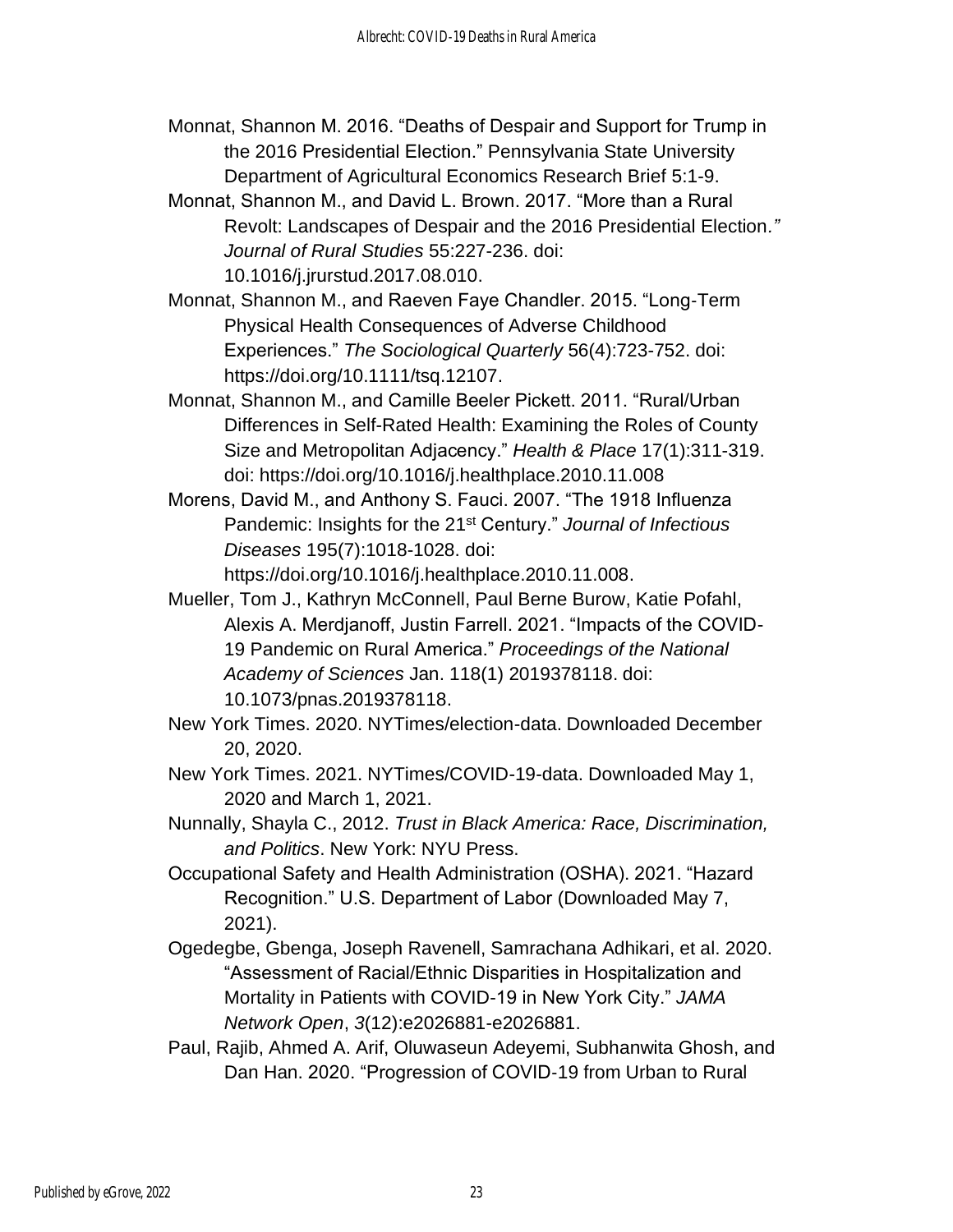Areas in the United States: A Spatiotemporal Analysis of Prevalence Rates." *The Journal of Rural Health* 36(4):591-601. doi: https://doi.org/10.1111/jrh.12486.

- Perry, Samuel L., Andrew L. Whitehead, and Joshua B. Grubbs. 2020. "Culture Wars and COVID‐19 Conduct: Christian Nationalism, Religiosity, and Americans' Behavior During the Coronavirus Pandemic." *Journal for the Scientific Study of Religion* 59(3):405- 416. doi: https://doi.org/10.1111/jssr.12677.
- Peters, David J. 2020. "Community Susceptibility and Resiliency to COVID‐19 Across the Rural‐urban Continuum in the United States." *The Journal of Rural Health* 36(3):446-456. doi: https://doi.org/10.1111/jrh.12477.
- Probst, Janice C., Elizabeth L. Crouch, and Jan M. Eberth. 2021. "COVID‐ 19 Risk Mitigation Behaviors Among Rural and Urban Community‐ Dwelling Older Adults in Summer, 2020." *The Journal of Rural Health* 37(3):473-478*.*

doi: https://doi.org/10.1111/jrh.12600.

- Quammen, David. 2012. *Spillover: Animal Infections and the Next Human Pandemic.* New York: Norton.
- Quick, Jonathan D., and Bronwyn Fryer. 2018. *The End of Epidemics.*  New York: St. Martin's Press.
- Raifman, Matthew A. and Julia R. Raifman. 2020. "Disparities in Population at Risk of Severe Illness from COVID-19 by Race/Ethnicity and Income." *American Journal of Preventive Medicine* 59(1):137-139. doi:

https://doi.org/10.1016/j.amepre.2020.04.003.

Roberts, Mary Roduta, Grace Reid, Meadow Schroeder, and Stephen P. Norris. 2013. "Causal or Spurious? The Relationship of Knowledge and Attitudes to Trust in Science and Technology." *Public Understanding of Science* 22(5):624-641. doi: https://doi.org/10.1177/0963662511420511.

Slavitt, Andy. 2021. *Preventable.* New York: St. Martin's Press.

- Stone, Lisa Cacari, Mary C. Roary, Augusto Diana, and Patricia A. Grady. 2021. "State Health Disparities Research in Rural America: Gaps and Future Directions in an Era of COVID‐19." *The Journal of Rural Health* 37(3):460-466. doi: https://doi.org/10.1111/jrh.12562.
- Ulrich-Schad, Jessica, Jennifer Givens, and Connor Wengreen. 2020. "Rural Utahns during the COVID-19 Pandemic." *Rural Connections*  13(2):9-12.